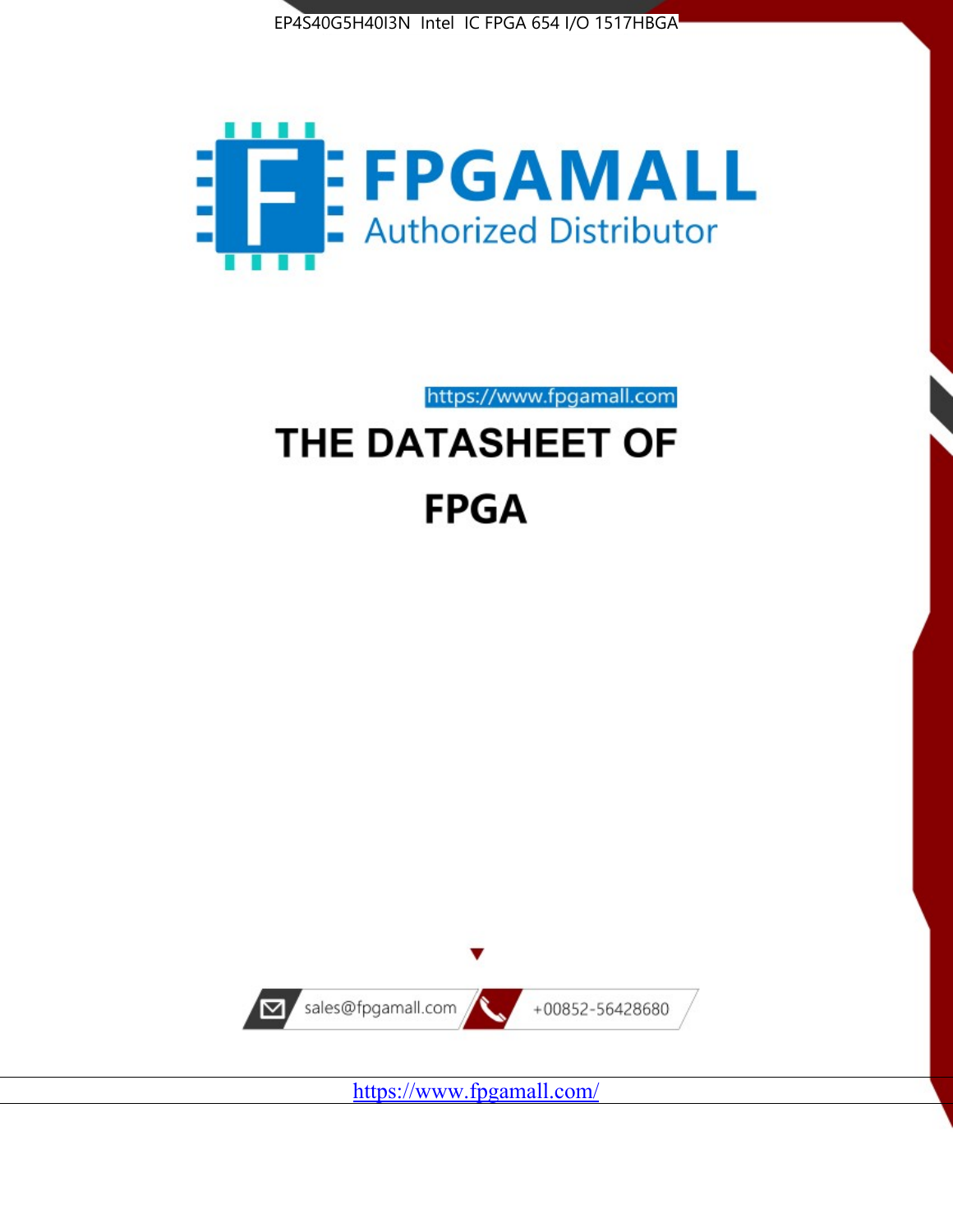EP4S40G5H40I3N Intel IC FPGA 654 I/O 1517HBGA



**SIV51001-3.5**

Altera® Stratix® IV FPGAs deliver a breakthrough level of system bandwidth and power efficiency for high-end applications, allowing you to innovate without compromise. Stratix IV FPGAs are based on the Taiwan Semiconductor Manufacturing Company (TSMC) 40-nm process technology and surpass all other high-end FPGAs, with the highest logic density, most transceivers, and lowest power requirements.

The Stratix IV device family contains three optimized variants to meet different application requirements:

- Stratix IV E (Enhanced) FPGAs—up to 813,050 logic elements (LEs), 33,294 kilobits (Kb) RAM, and 1,288 18 x 18 bit multipliers
- Stratix IV GX transceiver FPGAs—up to 531,200 LEs, 27,376 Kb RAM, 1,288 18 x 18-bit multipliers, and 48 full-duplex clock data recovery (CDR)-based transceivers at up to 8.5 Gbps
- Stratix IV GT—up to 531,200 LEs, 27,376 Kb RAM, 1,288 18 x 18-bit multipliers, and 48 full-duplex CDR-based transceivers at up to 11.3 Gbps

The complete Altera high-end solution includes the lowest risk, lowest total cost path to volume using HardCopy® IV ASICs for all the family variants, a comprehensive portfolio of application solutions customized for end-markets, and the industry leading Quartus® II software to increase productivity and performance.

f For information about upcoming Stratix IV device features, refer to the *[Upcoming](http://www.altera.com/literature/hb/stratix-iv/uf01001.pdf?GSA_pos=2&WT.oss_r=1&WT.oss=upcoming)  [Stratix IV Device Features](http://www.altera.com/literature/hb/stratix-iv/uf01001.pdf?GSA_pos=2&WT.oss_r=1&WT.oss=upcoming)* document.

f For information about changes to the currently published *Stratix IV Device Handbook*, refer to the *[Addendum to the Stratix IV Device Handbook](http://www.altera.com/literature/hb/stratix-iv/stx4_siv54002.pdf)* chapter.

This chapter contains the following sections:

- "Feature Summary" on page 1–2
- "Architecture Features" on page 1–6
- "Integrated Software Platform" on page 1–19
- "Ordering Information" on page 1–19

@2016 Altera Corporation. All rights reserved. ALTERA, ARRIA, CYCLONE, HARDCOPY, MAX, MEGACORE, NIOS, QUARTUS and STRATIX words and logos are trademarks of Altera Corporation and registered in the U.S. Patent and Trademark



Stratix IV Device Handbook Volume 1 January 2016

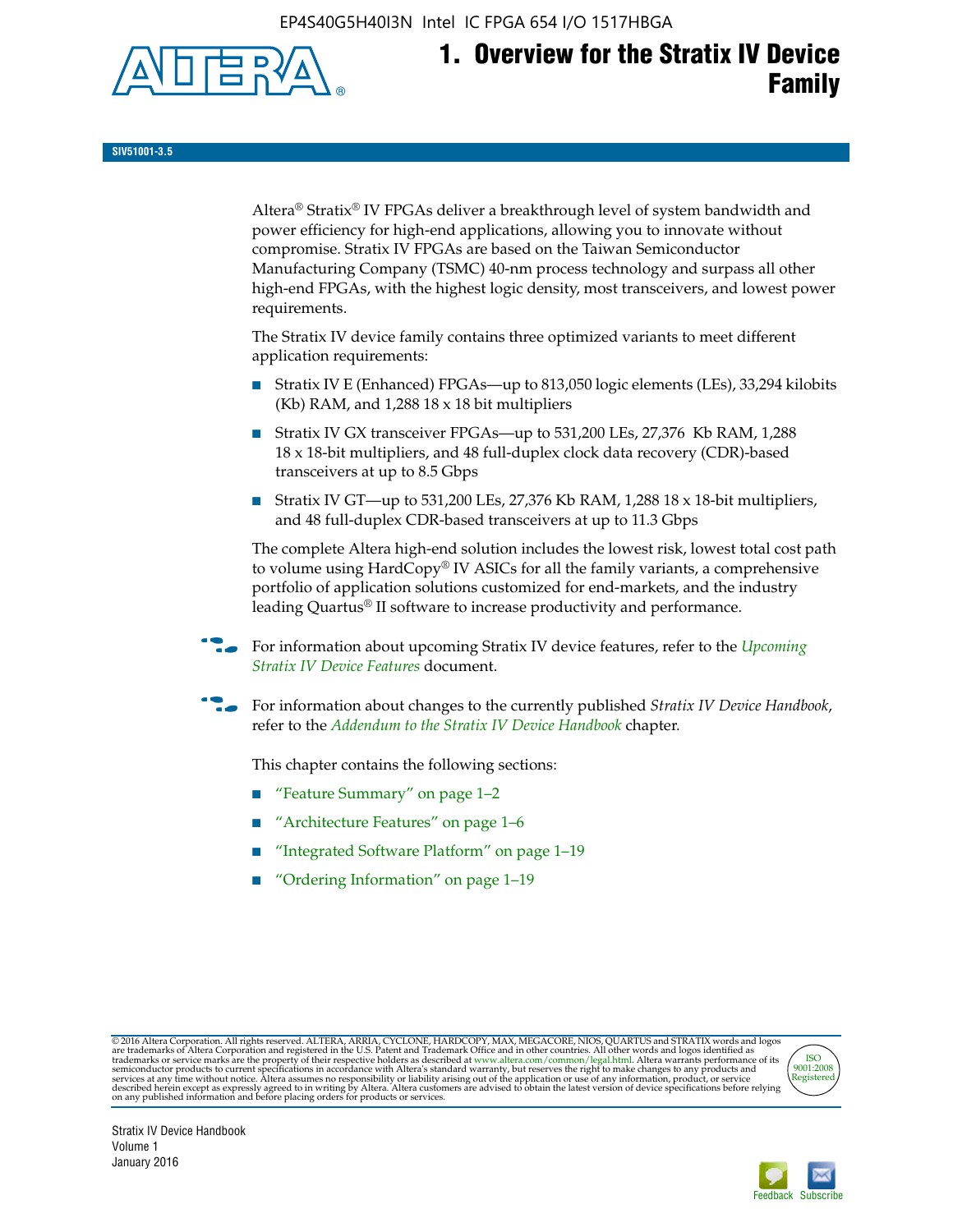# **Feature Summary**

The following list summarizes the Stratix IV device family features:

- Up to 48 full-duplex CDR-based transceivers in Stratix IV GX and GT devices supporting data rates up to 8.5 Gbps and 11.3 Gbps, respectively
- Dedicated circuitry to support physical layer functionality for popular serial protocols, such as PCI Express (PCIe) (PIPE) Gen1 and Gen2, Gbps Ethernet (GbE), Serial RapidIO, SONET/SDH, XAUI/HiGig, (OIF) CEI-6G, SD/HD/3G-SDI, Fibre Channel, SFI-5, and Interlaken
- Complete PCIe protocol solution with embedded PCIe hard IP blocks that implement PHY-MAC layer, Data Link layer, and Transaction layer functionality

**For more information, refer to the** *[IP Compiler for PCI Express User Guide](http://www.altera.com/literature/ug/ug_pci_express.pdf)***.** 

- Programmable transmitter pre-emphasis and receiver equalization circuitry to compensate for frequency-dependent losses in the physical medium
- Typical physical medium attachment (PMA) power consumption of 100 mW at 3.125 Gbps and 135 mW at 6.375 Gbps per channel
- 72,600 to 813,050 equivalent LEs per device
- 7,370 to 33,294 Kb of enhanced TriMatrix memory consisting of three RAM block sizes to implement true dual-port memory and FIFO buffers
- High-speed digital signal processing (DSP) blocks configurable as 9 x 9-bit,  $12 \times 12$ -bit,  $18 \times 18$ -bit, and  $36 \times 36$ -bit full-precision multipliers at up to 600 MHz
- Up to 16 global clocks (GCLK), 88 regional clocks (RCLK), and 132 periphery clocks (PCLK) per device
- Programmable power technology that minimizes power while maximizing device performance
- Up to 1,120 user I/O pins arranged in 24 modular I/O banks that support a wide range of single-ended and differential I/O standards
- Support for high-speed external memory interfaces including DDR, DDR2, DDR3 SDRAM, RLDRAM II, QDR II, and QDR II+ SRAM on up to 24 modular I/O banks
- High-speed LVDS I/O support with serializer/deserializer (SERDES), dynamic phase alignment (DPA), and soft-CDR circuitry at data rates up to 1.6 Gbps
- Support for source-synchronous bus standards, including SGMII, GbE, SPI-4 Phase 2 (POS-PHY Level 4), SFI-4.1, XSBI, UTOPIA IV, NPSI, and CSIX-L1
- Pinouts for Stratix IV E devices designed to allow migration of designs from Stratix III to Stratix IV E with minimal PCB impact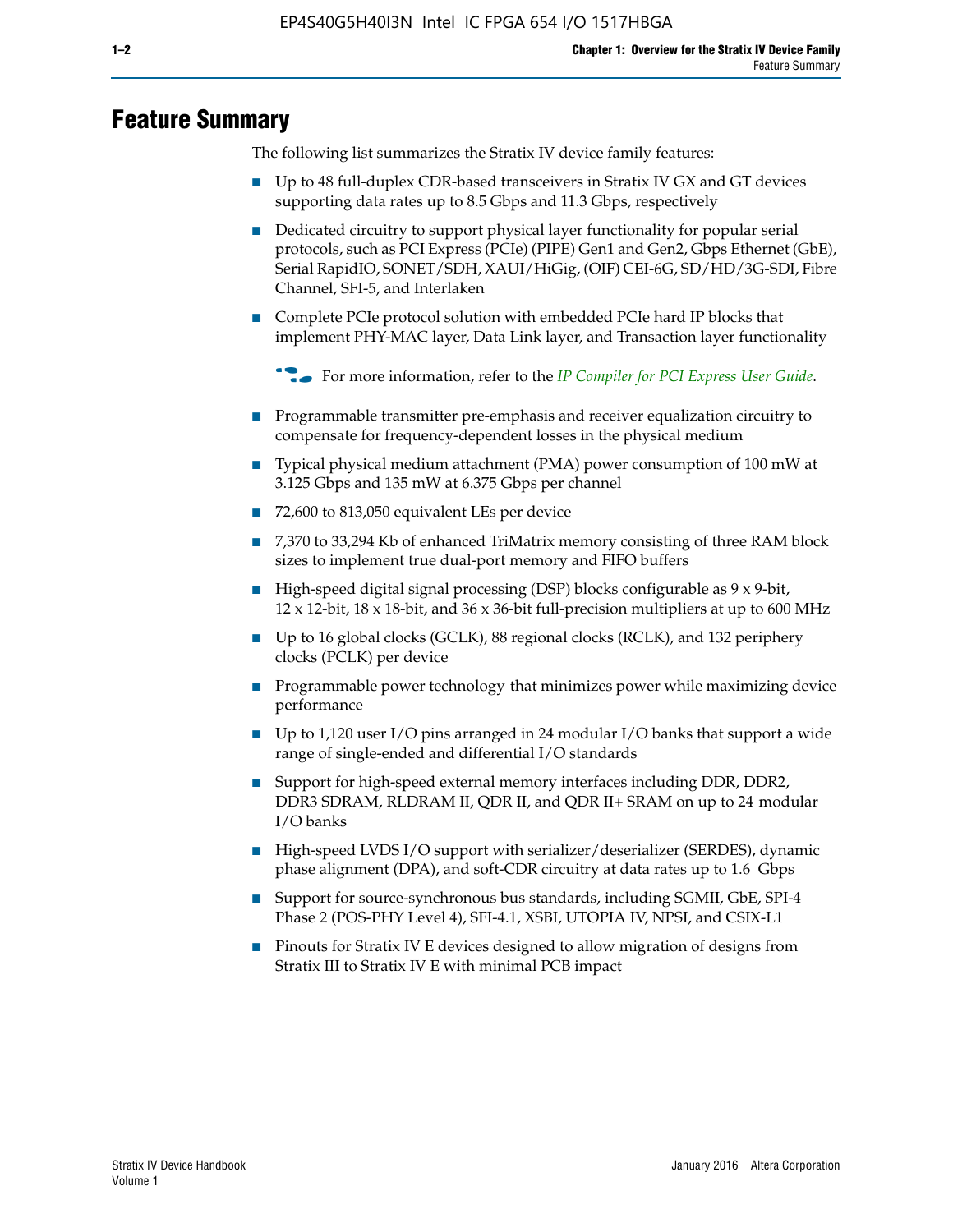# **Stratix IV GX Devices**

Stratix IV GX devices provide up to 48 full-duplex CDR-based transceiver channels per device:

- Thirty-two out of the 48 transceiver channels have dedicated physical coding sublayer (PCS) and physical medium attachment (PMA) circuitry and support data rates between 600 Mbps and 8.5 Gbps
- The remaining 16 transceiver channels have dedicated PMA-only circuitry and support data rates between 600 Mbps and 6.5 Gbps
- **1 The actual number of transceiver channels per device varies with device selection. For** more information about the exact transceiver count in each device, refer to Table 1–1 on page 1–11.
- 1 For more information about transceiver architecture, refer to the *[Transceiver](http://www.altera.com/literature/hb/stratix-iv/stx4_siv52001.pdf)  [Architecture in Stratix IV Devices](http://www.altera.com/literature/hb/stratix-iv/stx4_siv52001.pdf)* chapter.

Figure 1–1 shows a high-level Stratix IV GX chip view.

#### **Figure 1–1. Stratix IV GX Chip View** *(1)*



#### **Note to Figure 1–1:**

(1) Resource counts vary with device selection, package selection, or both.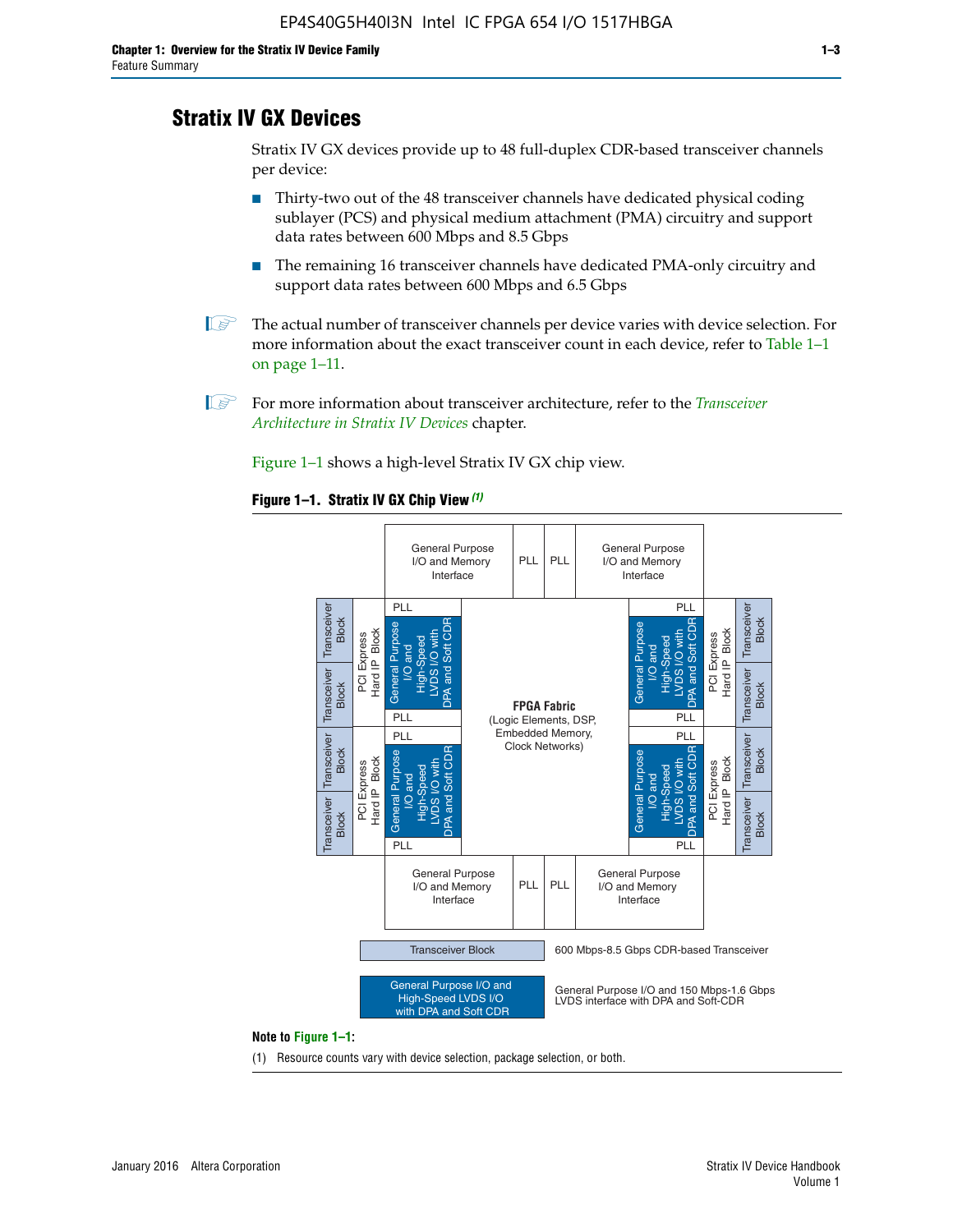# **Stratix IV E Device**

Stratix IV E devices provide an excellent solution for applications that do not require high-speed CDR-based transceivers, but are logic, user I/O, or memory intensive.

Figure 1–2 shows a high-level Stratix IV E chip view.





#### **Note to Figure 1–2:**

(1) Resource counts vary with device selection, package selection, or both.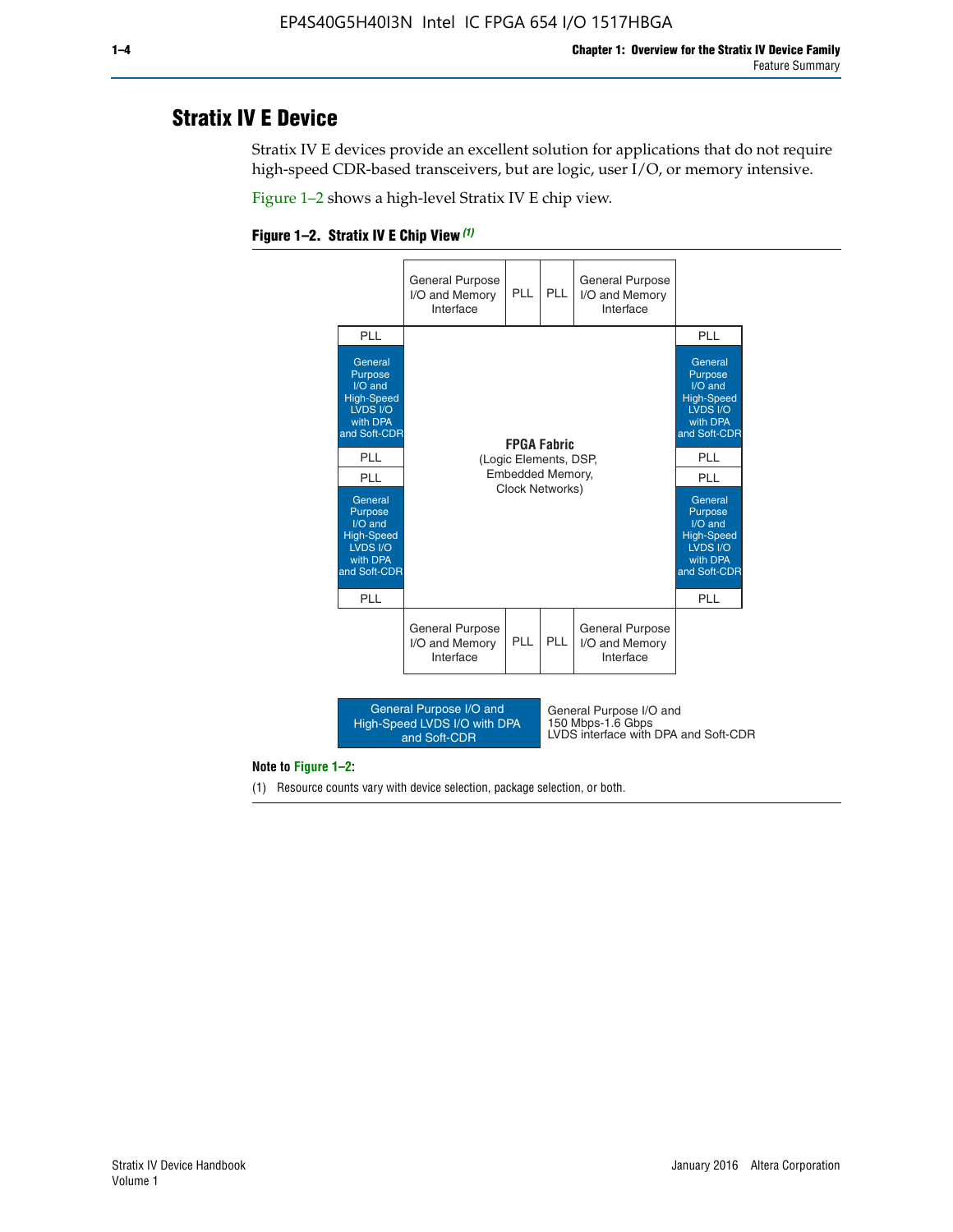# **Stratix IV GT Devices**

Stratix IV GT devices provide up to 48 CDR-based transceiver channels per device:

- Thirty-two out of the 48 transceiver channels have dedicated PCS and PMA circuitry and support data rates between 600 Mbps and 11.3 Gbps
- The remaining 16 transceiver channels have dedicated PMA-only circuitry and support data rates between 600 Mbps and 6.5 Gbps
- **1** The actual number of transceiver channels per device varies with device selection. For more information about the exact transceiver count in each device, refer to Table 1–7 on page 1–16.
- $\mathbb{I}$  For more information about Stratix IV GT devices and transceiver architecture, refer to the *[Transceiver Architecture in Stratix IV Devices](http://www.altera.com/literature/hb/stratix-iv/stx4_siv52001.pdf)* chapter.

Figure 1–3 shows a high-level Stratix IV GT chip view.

#### **Figure 1–3. Stratix IV GT Chip View** *(1)*



(1) Resource counts vary with device selection, package selection, or both.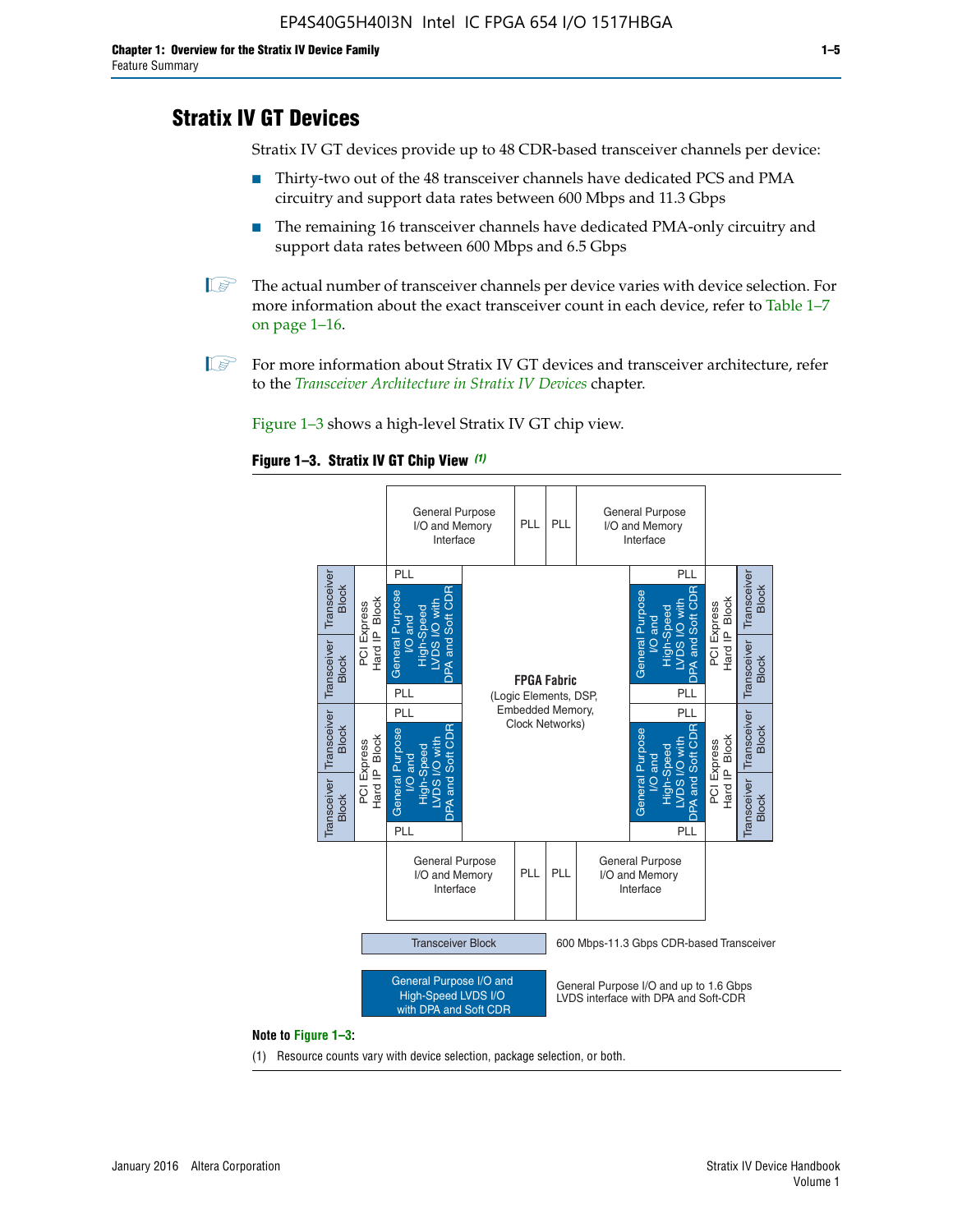# **Architecture Features**

The Stratix IV device family features are divided into high-speed transceiver features and FPGA fabric and I/O features.

 $\mathbb{I}$  The high-speed transceiver features apply only to Stratix IV GX and Stratix IV GT devices.

# **High-Speed Transceiver Features**

The following sections describe high-speed transceiver features for Stratix IV GX and GT devices.

## **Highest Aggregate Data Bandwidth**

Up to 48 full-duplex transceiver channels supporting data rates up to 8.5 Gbps in Stratix IV GX devices and up to 11.3 Gbps in Stratix IV GT devices.

# **Wide Range of Protocol Support**

Physical layer support for the following serial protocols:

- Stratix IV GX—PCIe Gen1 and Gen2, GbE, Serial RapidIO, SONET/SDH, XAUI/HiGig, (OIF) CEI-6G, SD/HD/3G-SDI, Fibre Channel, SFI-5, GPON, SAS/SATA, HyperTransport 1.0 and 3.0, and Interlaken
- Stratix IV GT—40G/100G Ethernet, SFI-S, Interlaken, SFI-5.1, Serial RapidIO, SONET/SDH, XAUI/HiGig, (OIF) CEI-6G, 3G-SDI, and Fibre Channel
- Extremely flexible and easy-to-configure transceiver data path to implement proprietary protocols
- PCIe Support
	- Complete PCIe Gen1 and Gen2 protocol stack solution compliant to PCI Express base specification 2.0 that includes PHY-MAC, Data Link, and transaction layer circuitry embedded in PCI Express hard IP blocks
	- **For more information, refer to the [PCI Express Compiler User Guide](http://www.altera.com/literature/ug/ug_pci_express.pdf).**
	- Root complex and end-point applications
	- $x1, x4,$  and  $x8$  lane configurations
	- PIPE 2.0-compliant interface
	- Embedded circuitry to switch between Gen1 and Gen2 data rates
	- Built-in circuitry for electrical idle generation and detection, receiver detect, power state transitions, lane reversal, and polarity inversion
	- 8B/10B encoder and decoder, receiver synchronization state machine, and ± 300 parts per million (ppm) clock compensation circuitry
	- Transaction layer support for up to two virtual channels (VCs)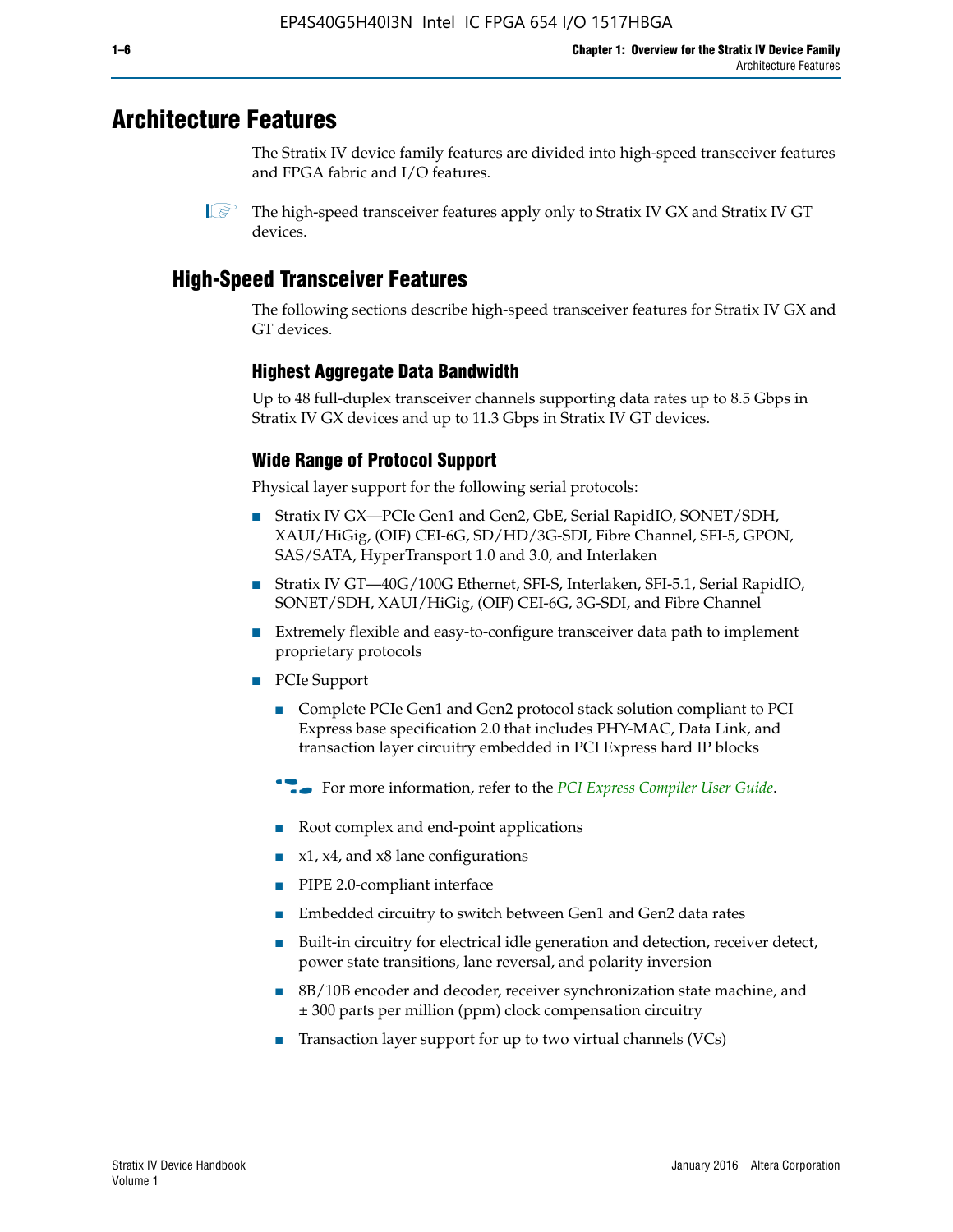- Compliant to IEEE802.3ae specification
- **■** Embedded state machine circuitry to convert XGMII idle code groups  $(|11|)$ to and from idle ordered sets  $(|A|, |K|, |R|)$  at the transmitter and receiver, respectively
- 8B/10B encoder and decoder, receiver synchronization state machine, lane deskew, and  $\pm 100$  ppm clock compensation circuitry
- GbE Support
	- Compliant to IEEE802.3-2005 specification
	- Automatic idle ordered set  $(111/112/1)$  generation at the transmitter, depending on the current running disparity
	- 8B/10B encoder and decoder, receiver synchronization state machine, and ± 100 ppm clock compensation circuitry
- Support for other protocol features such as MSB-to-LSB transmission in SONET/SDH configuration and spread-spectrum clocking in PCIe configurations

## **Diagnostic Features**

- Serial loopback from the transmitter serializer to the receiver CDR for transceiver PCS and PMA diagnostics
- Reverse serial loopback pre- and post-CDR to transmitter buffer for physical link diagnostics
- Loopback master and slave capability in PCI Express hard IP blocks
- **For more information, refer to the** *[PCI Express Compiler User Guide](http://www.altera.com/literature/ug/ug_pci_express.pdf)***.**

## **Signal Integrity**

Stratix IV devices simplify the challenge of signal integrity through a number of chip, package, and board-level enhancements to enable efficient high-speed data transfer into and out of the device. These enhancements include:

- Programmable 3-tap transmitter pre-emphasis with up to 8,192 pre-emphasis levels to compensate for pre-cursor and post-cursor inter-symbol interference (ISI)
- Up to 900% boost capability on the first pre-emphasis post-tap
- User-controlled and adaptive 4-stage receiver equalization with up to 16 dB of high-frequency gain
- On-die power supply regulators for transmitter and receiver phase-locked loop (PLL) charge pump and voltage controlled oscillator (VCO) for superior noise immunity
- On-package and on-chip power supply decoupling to satisfy transient current requirements at higher frequencies, thereby reducing the need for on-board decoupling capacitors
- Calibration circuitry for transmitter and receiver on-chip termination (OCT) resistors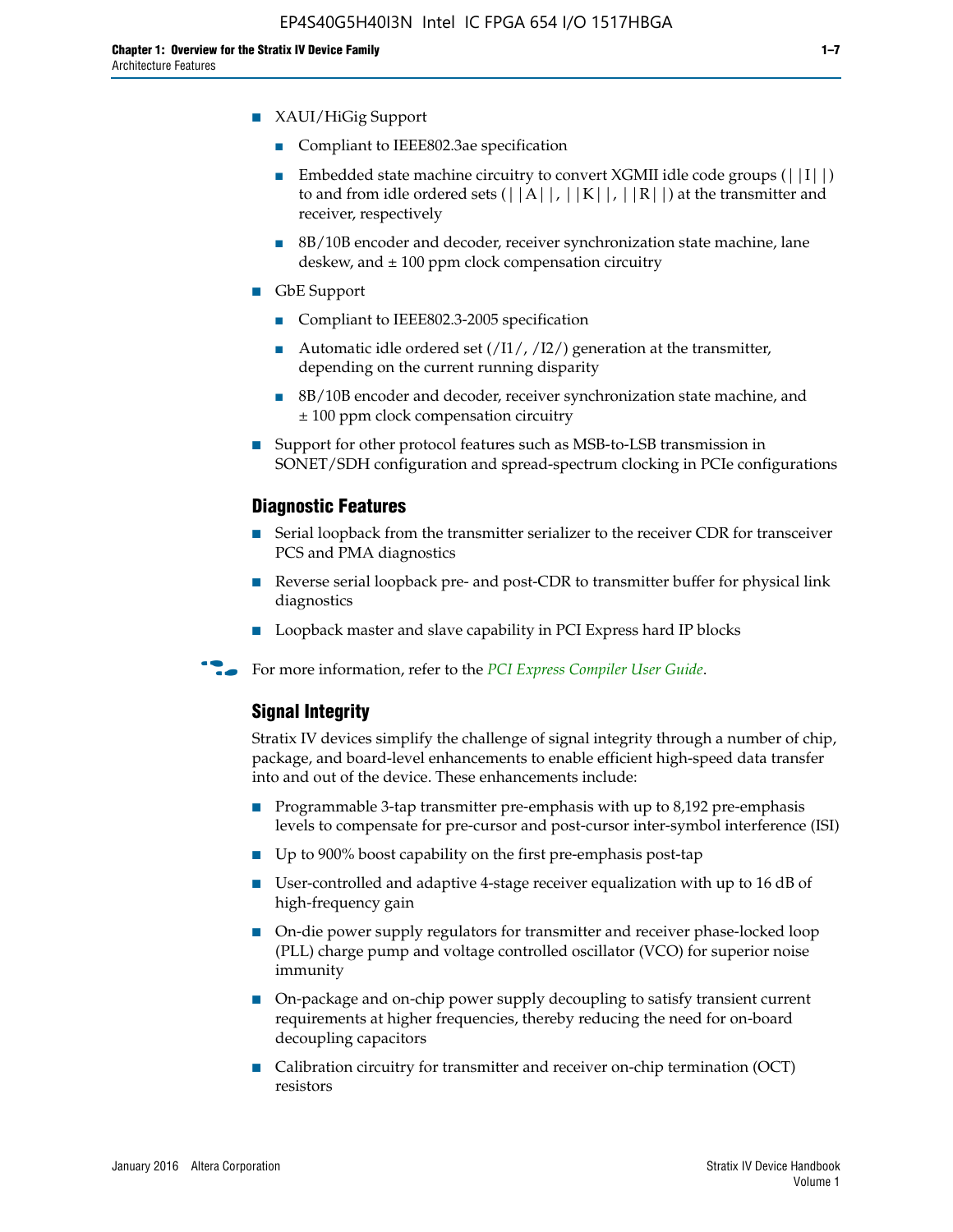# **FPGA Fabric and I/O Features**

The following sections describe the Stratix IV FPGA fabric and I/O features.

## **Device Core Features**

- Up to 531,200 LEs in Stratix IV GX and GT devices and up to 813,050 LEs in Stratix IV E devices, efficiently packed in unique and innovative adaptive logic modules (ALMs)
- Ten ALMs per logic array block (LAB) deliver faster performance, improved logic utilization, and optimized routing
- Programmable power technology, including a variety of process, circuit, and architecture optimizations and innovations
- Programmable power technology available to select power-driven compilation options for reduced static power consumption

#### **Embedded Memory**

- TriMatrix embedded memory architecture provides three different memory block sizes to efficiently address the needs of diversified FPGA designs:
	- 640-bit MLAB
	- 9-Kb M9K
	- 144-Kb M144K
- Up to 33,294 Kb of embedded memory operating at up to 600 MHz
- Each memory block is independently configurable to be a single- or dual-port RAM, FIFO, ROM, or shift register

# **Digital Signal Processing (DSP) Blocks**

- Flexible DSP blocks configurable as  $9 \times 9$ -bit,  $12 \times 12$ -bit,  $18 \times 18$ -bit, and  $36 \times 36$ -bit full-precision multipliers at up to 600 MHz with rounding and saturation capabilities
- Faster operation due to fully pipelined architecture and built-in addition, subtraction, and accumulation units to combine multiplication results
- Optimally designed to support advanced features such as adaptive filtering, barrel shifters, and finite and infinite impulse response (FIR and IIR) filters

#### **Clock Networks**

- Up to 16 global clocks and 88 regional clocks optimally routed to meet the maximum performance of 800 MHz
- Up to 112 and 132 periphery clocks in Stratix IV GX and Stratix IV E devices, respectively
- Up to 66 (16 GCLK + 22 RCLK + 28 PCLK) clock networks per device quadrant in Stratix IV GX and Stratix IV GT devices
- Up to 71 (16 GCLK + 22 RCLK + 33 PCLK) clock networks per device quadrant in Stratix IV E devices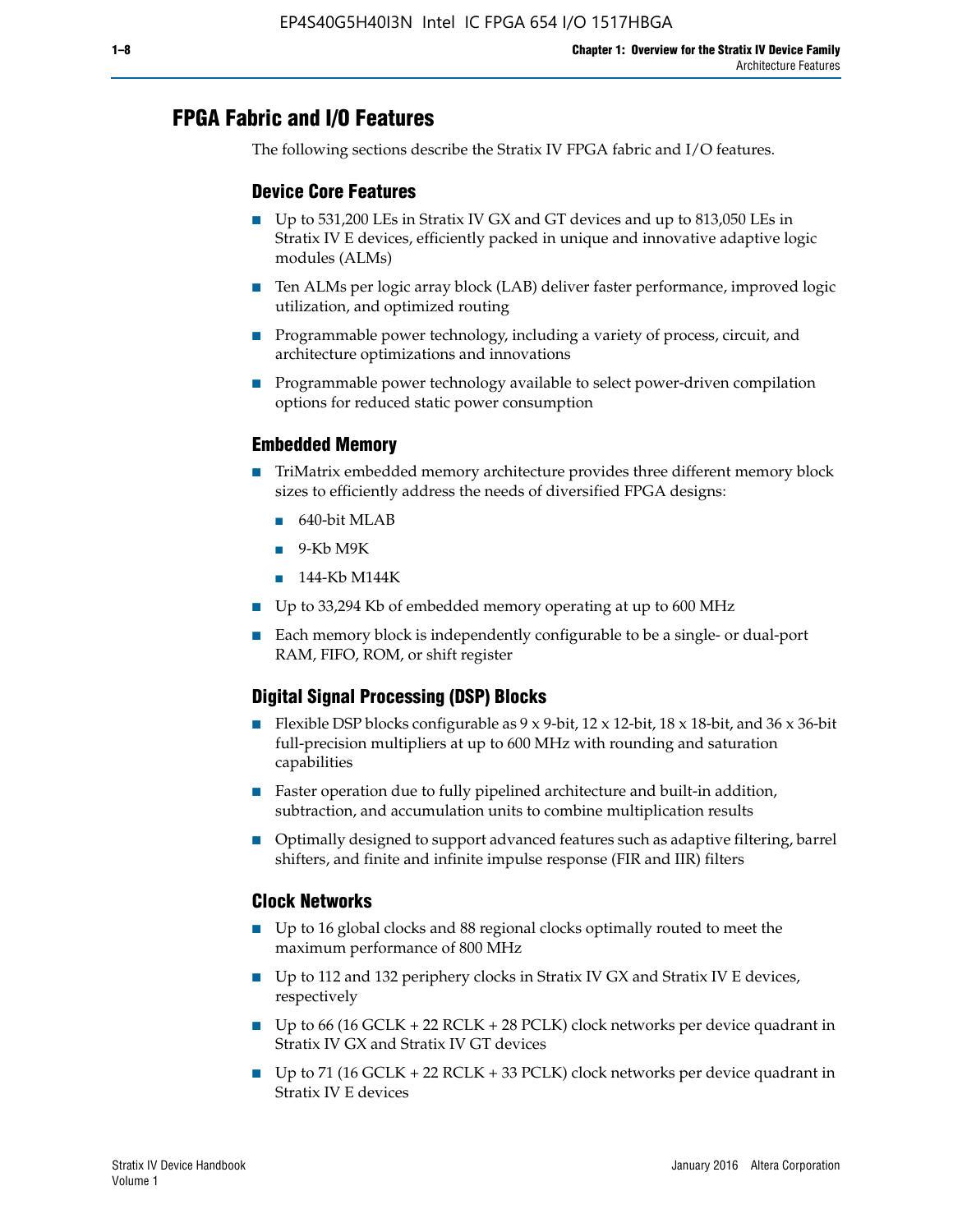# **PLLs**

- Three to 12 PLLs per device supporting spread-spectrum input tracking, programmable bandwidth, clock switchover, dynamic reconfiguration, and delay compensation
- On-chip PLL power supply regulators to minimize noise coupling

## **I/O Features**

- Sixteen to 24 modular I/O banks per device with 24 to 48 I/Os per bank designed and packaged for optimal simultaneous switching noise (SSN) performance and migration capability
- Support for a wide range of industry I/O standards, including single-ended (LVTTL/CMOS/PCI/PCIX), differential (LVDS/mini-LVDS/RSDS), voltage-referenced single-ended and differential (SSTL/HSTL Class I/II) I/O standards
- **O**n-chip series  $(R_S)$  and on-chip parallel  $(R_T)$  termination with auto-calibration for single-ended I/Os and on-chip differential  $(R_D)$  termination for differential I/Os
- Programmable output drive strength, slew rate control, bus hold, and weak pull-up capability for single-ended I/Os
- User I/O:GND: $V_{CC}$  ratio of 8:1:1 to reduce loop inductance in the package—PCB interface
- **■** Programmable transmitter differential output voltage ( $V_{OD}$ ) and pre-emphasis for high-speed LVDS I/O

## **High-Speed Differential I/O with DPA and Soft-CDR**

- Dedicated circuitry on the left and right sides of the device to support differential links at data rates from 150 Mbps to 1.6 Gbps
- Up to 98 differential SERDES in Stratix IV GX devices, up to 132 differential SERDES in Stratix IV E devices, and up to 47 differential SERDES in Stratix IV GT devices
- DPA circuitry at the receiver automatically compensates for channel-to-channel and channel-to-clock skew in source synchronous interfaces
- Soft-CDR circuitry at the receiver allows implementation of asynchronous serial interfaces with embedded clocks at up to 1.6 Gbps data rate (SGMII and GbE)

#### **External Memory Interfaces**

- Support for existing and emerging memory interface standards such as DDR SDRAM, DDR2 SDRAM, DDR3 SDRAM, QDRII SRAM, QDRII+ SRAM, and RLDRAM II
- DDR3 up to 1,067 Mbps/533 MHz
- Programmable DQ group widths of 4 to 36 bits (includes parity bits)
- Dynamic OCT, trace mismatch compensation, read-write leveling, and half-rate register capabilities provide a robust external memory interface solution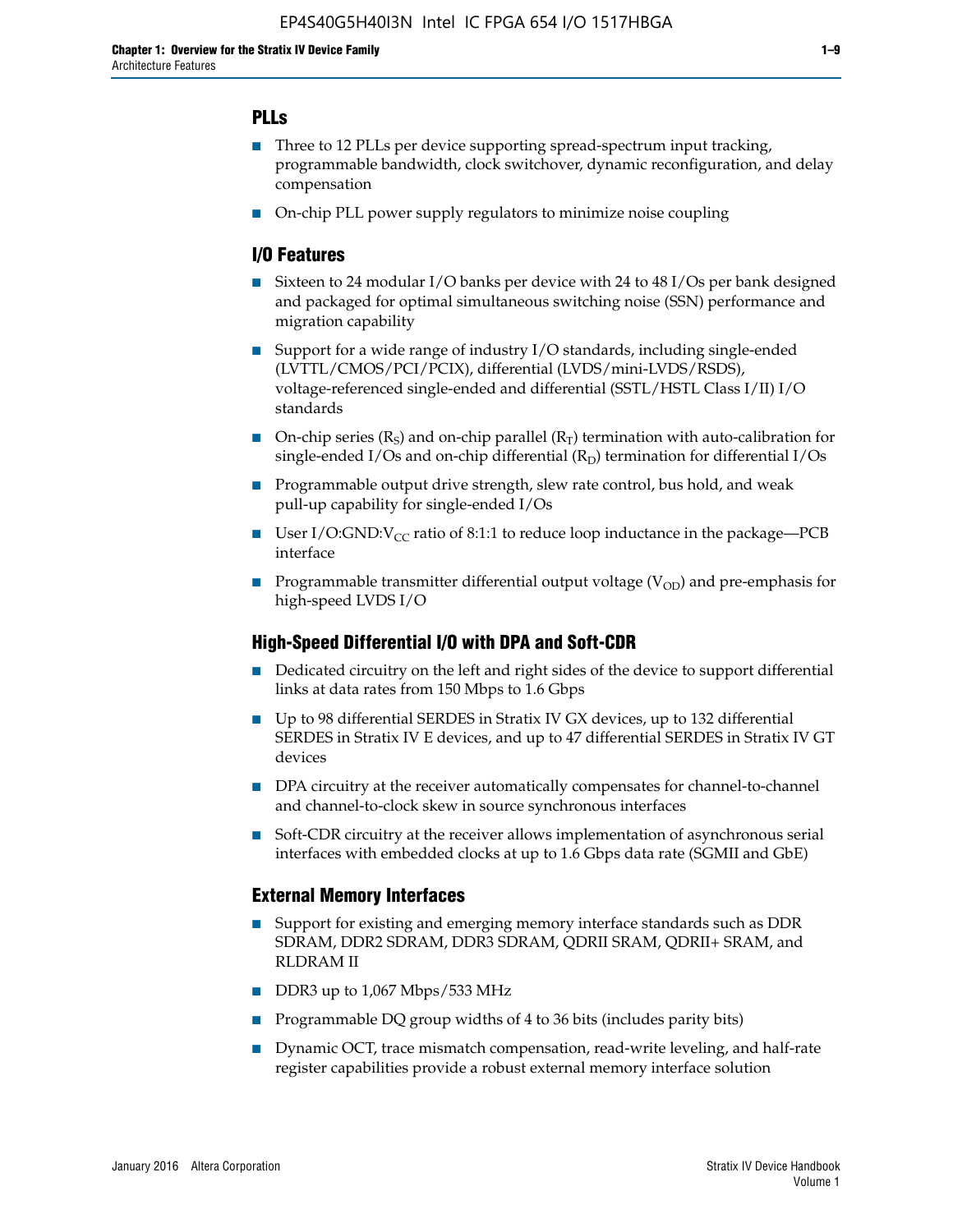## **System Integration**

- All Stratix IV devices support hot socketing
- Four configuration modes:
	- Passive Serial (PS)
	- Fast Passive Parallel (FPP)
	- Fast Active Serial (FAS)
	- JTAG configuration
- Ability to perform remote system upgrades
- 256-bit advanced encryption standard (AES) encryption of configuration bits protects your design against copying, reverse engineering, and tampering
- Built-in soft error detection for configuration RAM cells
- For more information about how to connect the PLL, external memory interfaces,  $I/O$ , high-speed differential I/O, power, and the JTAG pins to PCB, refer to the *[Stratix IV GX and Stratix IV E Device Family Pin Connection Guidelines](http://www.altera.com/literature/dp/stratix4/PCG-01005.pdf)* and the *[Stratix IV GT Device Family Pin Connection Guidelines](http://www.altera.com/literature/dp/stratix4/PCG-01006.pdf)*.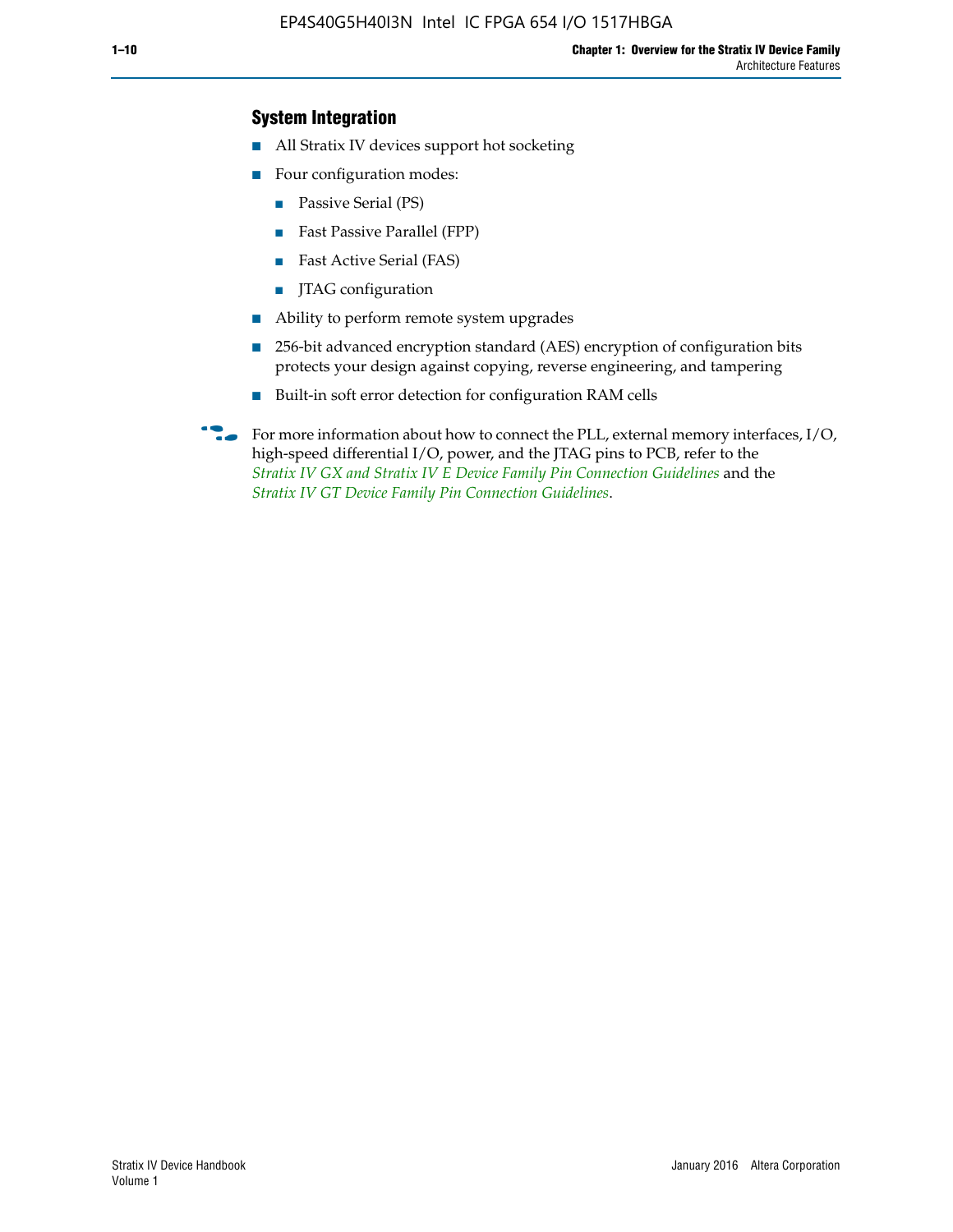#### Table 1–1 lists the Stratix IV GX device features.

# **Table 1–1. Stratix IV GX Device Features (Part 1 of 2)**

| <b>Feature</b>                                                | EP4SGX70                       |                |                   | <b>EP4SGX110</b>  |    |                                | <b>EP4SGX180</b>               |                |       |              | <b>EP4SGX230</b>              |                |                               |                                |                | <b>EP4SGX290</b> |       |       |       |                          |                   |                | <b>EP4SGX360</b> |       |       |       | <b>EP4SGX530</b> |
|---------------------------------------------------------------|--------------------------------|----------------|-------------------|-------------------|----|--------------------------------|--------------------------------|----------------|-------|--------------|-------------------------------|----------------|-------------------------------|--------------------------------|----------------|------------------|-------|-------|-------|--------------------------|-------------------|----------------|------------------|-------|-------|-------|------------------|
| <b>Package</b><br><b>Option</b>                               | F780                           | F1152          | F780              | F1152             |    | F780                           | F1152                          |                | F1517 | F780         | F1152                         |                | F1517                         | F780                           | F1152          |                  | F1517 | F1760 | F1932 | F780                     | F1152             |                | F1517            | F1760 | F1932 | F1760 | F1932            |
| <b>ALMs</b>                                                   | 29,040                         |                |                   | 42,240            |    |                                | 70,300                         |                |       |              | 91,200                        |                |                               |                                |                | 116,480          |       |       |       |                          |                   |                | 141,440          |       |       |       | 212,480          |
| LEs                                                           | 72,600                         |                |                   | 105,600           |    |                                | 175,750                        |                |       |              | 228,000                       |                |                               |                                |                | 291,200          |       |       |       |                          |                   | 353,600        |                  |       |       |       | 531,200          |
| 0.6 Gbps-<br>8.5 Gbps<br>Transceivers<br>$(PMA + PCs)$<br>(1) |                                | 16             | $\hspace{0.05cm}$ | $\hspace{0.05cm}$ | 16 | $\qquad \qquad \longleftarrow$ | $\hspace{0.05cm}$              | 16             | 24    |              | $\overbrace{\phantom{aaaaa}}$ | 16             | 24                            | —                              |                | 16               | 24    | 24    | 32    | $\overline{\phantom{0}}$ | $\hspace{0.05cm}$ | 16             | 24               | 24    | 32    | 24    | 32               |
| 0.6 Gbps-<br>6.5 Gbps<br>Transceivers<br>$(PMA + PCS)$<br>(1) | 8                              |                | 8                 | 16                | —  | 8                              | 16                             | -              | —     | 8            | 16                            | —              | $\overbrace{\phantom{aaaaa}}$ | 16                             | 16             |                  |       |       |       | 16                       | 16                |                |                  |       |       |       |                  |
| PMA-only<br>CMU<br>Channels<br>$(0.6$ Gbps-<br>6.5 Gbps)      | $\qquad \qquad \longleftarrow$ | 8              | $\hspace{0.05cm}$ |                   | 8  | $\qquad \qquad \longleftarrow$ | $\qquad \qquad \longleftarrow$ | 8              | 12    | -            | $\overline{\phantom{a}}$      | 8              | 12                            | $\qquad \qquad \longleftarrow$ |                | 8                | 12    | 12    | 16    |                          | $\hspace{0.05cm}$ | 8              | 12               | 12    | 16    | 12    | 16               |
| PCI Express<br>hard IP<br><b>Blocks</b>                       | $\mathbf{1}$                   | $\overline{2}$ | -1                | $\overline{2}$    |    | 1                              |                                | $\overline{2}$ |       | $\mathbf{1}$ |                               | $\overline{c}$ |                               |                                |                | $\overline{c}$   |       |       | 4     |                          |                   | $\overline{2}$ |                  |       | 4     |       | 4                |
| High-Speed<br>LVDS<br>SERDES (up<br>to 1.6 Gbps)<br>(4)       | 28                             | 56             | 28                | 28                | 56 | 28                             | 44                             |                | 88    | 28           | 44                            |                | 88                            | —                              | 44             |                  | 88    | 88    | 98    |                          | 44                |                | 88               | 88    | 98    | 88    | 98               |
| SPI-4.2 Links                                                 | $\mathbf{1}$                   |                |                   | 1                 |    | $\mathbf{1}$                   | $\overline{c}$                 |                | 4     | $\mathbf{1}$ | $\overline{c}$                |                | $\overline{4}$                | —                              | $\overline{2}$ |                  |       | 4     |       | $\overline{\phantom{0}}$ | $\overline{2}$    |                |                  | 4     |       |       | 4                |

**1–11**

**Chapter 1: Overview for the Stratix IV Device Family**

Chapter 1: Overview for the Stratix IV Device Family<br>Architecture Features

Architecture Features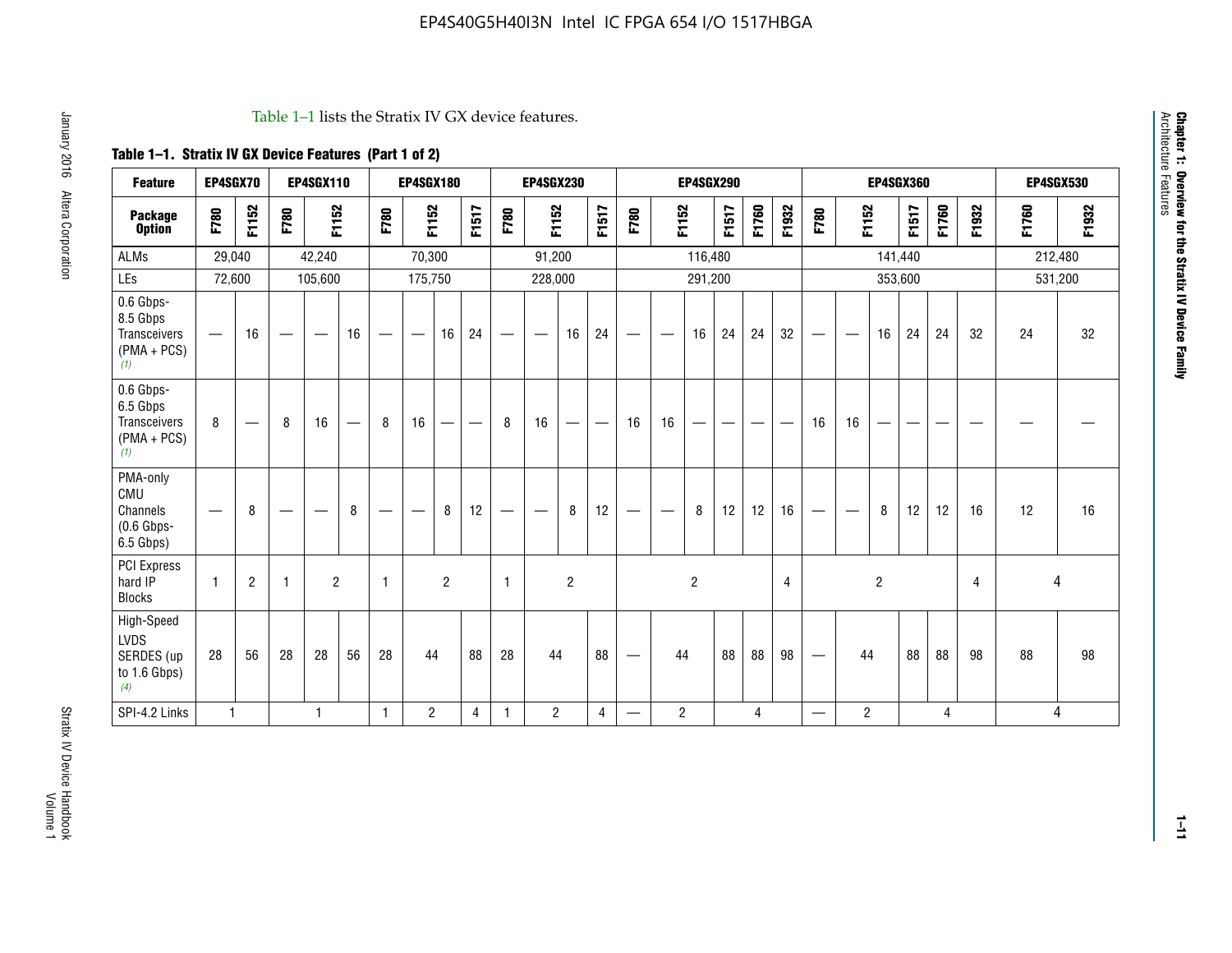**Table 1–1. Stratix IV GX Device Features (Part 2 of 2)**

| <b>Feature</b>                                       | EP4SGX70                      |                        |                             | <b>EP4SGX110</b>            |                        |                             | <b>EP4SGX180</b>            |                                              |                        | <b>EP4SGX230</b><br>EP4SGX290<br><b>EP4SGX360</b> |                             | <b>EP4SGX530</b>     |                        |                             |                             |                      |                       |                        |                      |                             |                           |                        |                      |                      |                        |                   |                   |
|------------------------------------------------------|-------------------------------|------------------------|-----------------------------|-----------------------------|------------------------|-----------------------------|-----------------------------|----------------------------------------------|------------------------|---------------------------------------------------|-----------------------------|----------------------|------------------------|-----------------------------|-----------------------------|----------------------|-----------------------|------------------------|----------------------|-----------------------------|---------------------------|------------------------|----------------------|----------------------|------------------------|-------------------|-------------------|
| <b>Package</b><br><b>Option</b>                      | F780                          | F1152                  | F780                        | F1152                       |                        | F780                        | F1152                       |                                              | F1517                  | F780                                              | F1152                       |                      | F1517                  | F780                        | F1152                       |                      | F1517                 | F1760                  | F1932                | F780                        | F1152                     |                        | F1517                | F1760                | F1932                  | F1760             | F1932             |
| <b>M9K Blocks</b><br>(256x)<br>36 bits)              | 462                           |                        |                             | 660                         |                        |                             | 950                         |                                              |                        |                                                   | 1,235                       |                      |                        |                             |                             | 936                  |                       |                        |                      |                             |                           | 1,248                  |                      |                      |                        | 1,280             |                   |
| M144K<br><b>Blocks</b><br>(2048 x<br>72 bits)        | 16                            |                        |                             | 16                          |                        |                             | 20                          |                                              |                        |                                                   | 22                          |                      |                        |                             |                             | 36                   |                       |                        |                      |                             |                           | 48                     |                      |                      |                        | 64                |                   |
| <b>Total Memory</b><br>(MLAB+M9K<br>+M144K) Kb       | 7,370                         |                        |                             | 9,564                       |                        |                             | 13,627                      |                                              |                        |                                                   | 17,133                      |                      |                        |                             |                             | 17,248               |                       |                        |                      |                             |                           | 22,564                 |                      |                      |                        | 27,376            |                   |
| Embedded<br><b>Multipliers</b><br>$18 \times 18$ (2) | 384                           |                        |                             | 512                         |                        |                             | 920                         |                                              |                        |                                                   | 1,288                       |                      |                        |                             |                             | 832                  |                       |                        |                      |                             |                           | 1,040                  |                      |                      | 1,02<br>4              | 1,024             |                   |
| PLLs                                                 | 3                             | $\overline{4}$         | 3                           | 4                           |                        | 3                           | 6                           |                                              | 8                      | 3                                                 | 6                           |                      | 8                      | $\overline{4}$              | 6                           |                      | 8                     | 12                     | 12                   | 4                           | 6                         |                        | 8                    | 12                   | 12                     | 12                | 12                |
| User $I/Os$ $(3)$                                    | 372                           | 488                    | 372                         | 372                         | 48<br>8                | 372                         | 56<br>4                     | 56<br>4                                      | 74<br>4                | 372                                               | 564                         | 56<br>4              | 74<br>$\overline{4}$   | 289                         | 564                         | 56<br>4              | 74<br>4               | 88<br>0                | 92<br>$\mathbf{0}$   | 289                         | 564                       | 56<br>4                | 74<br>4              | 88<br>0              | 920                    | 880               | 920               |
| Speed Grade<br>(fastest to<br>slowest) (5)           | $-2\times$ ,<br>$-3,$<br>$-4$ | $-2,$<br>$-3,$<br>$-4$ | $-2\times$<br>$-3,$<br>$-4$ | $-2\times$<br>$-3,$<br>$-4$ | $-2,$<br>$-3,$<br>$-4$ | $-2\times$<br>$-3,$<br>$-4$ | $-2$<br>×,<br>$-3,$<br>$-4$ | $-2$<br>$\,$<br>$-3$<br>$\mathbf{r}$<br>$-4$ | $-2,$<br>$-3,$<br>$-4$ | $-2\times$<br>$-3,$<br>$-4$                       | $-2\times$<br>$-3,$<br>$-4$ | $-2,$<br>-3,<br>$-4$ | $-2,$<br>$-3,$<br>$-4$ | $-2\times$<br>$-3,$<br>$-4$ | $-2\times$<br>$-3,$<br>$-4$ | $-2,$<br>-3,<br>$-4$ | $-2,$<br>$-3$<br>$-4$ | $-2,$<br>$-3,$<br>$-4$ | $-2,$<br>-3,<br>$-4$ | $-2\times$<br>$-3,$<br>$-4$ | $-2\times$<br>$-3,$<br>-4 | $-2,$<br>$-3,$<br>$-4$ | $-2,$<br>-3,<br>$-4$ | $-2,$<br>$-3,$<br>-4 | $-2,$<br>$-3,$<br>$-4$ | $-2, -3,$<br>$-4$ | $-2, -3,$<br>$-4$ |

#### **Notes to Table 1–1:**

(1) The total number of transceivers is divided equally between the left and right side of each device, except for the devices in the F780 package. These devices have eight transceiver channels located only on the right side of the device.

- (2) Four multiplier adder mode.
- (3) The user I/Os count from pin-out files includes all general purpose I/O, dedicated clock pins, and dual purpose configuration pins. Transceiver pins and dedicated configuration pins are not included in the pin count.
- (4) Total pairs of high-speed LVDS SERDES take the lowest channel count of  $R_X/T_X$ .
- (5) The difference between the Stratix IV GX devices in the –2 and –2x speed grades is the number of available transceiver channels. The –2 device allows you to use the transceiver CMU blocks as transceiver channels. The –2x device does NOT allow you to use the CMU blocks as transceiver channels. In addition to the reduction of available transceiver channels in the Stratix IV GX –2x device, the data rates in the –2x device are limited to 6.5 Gbps.

January 2016 Altera Corporation

Altera Corporation

January 2016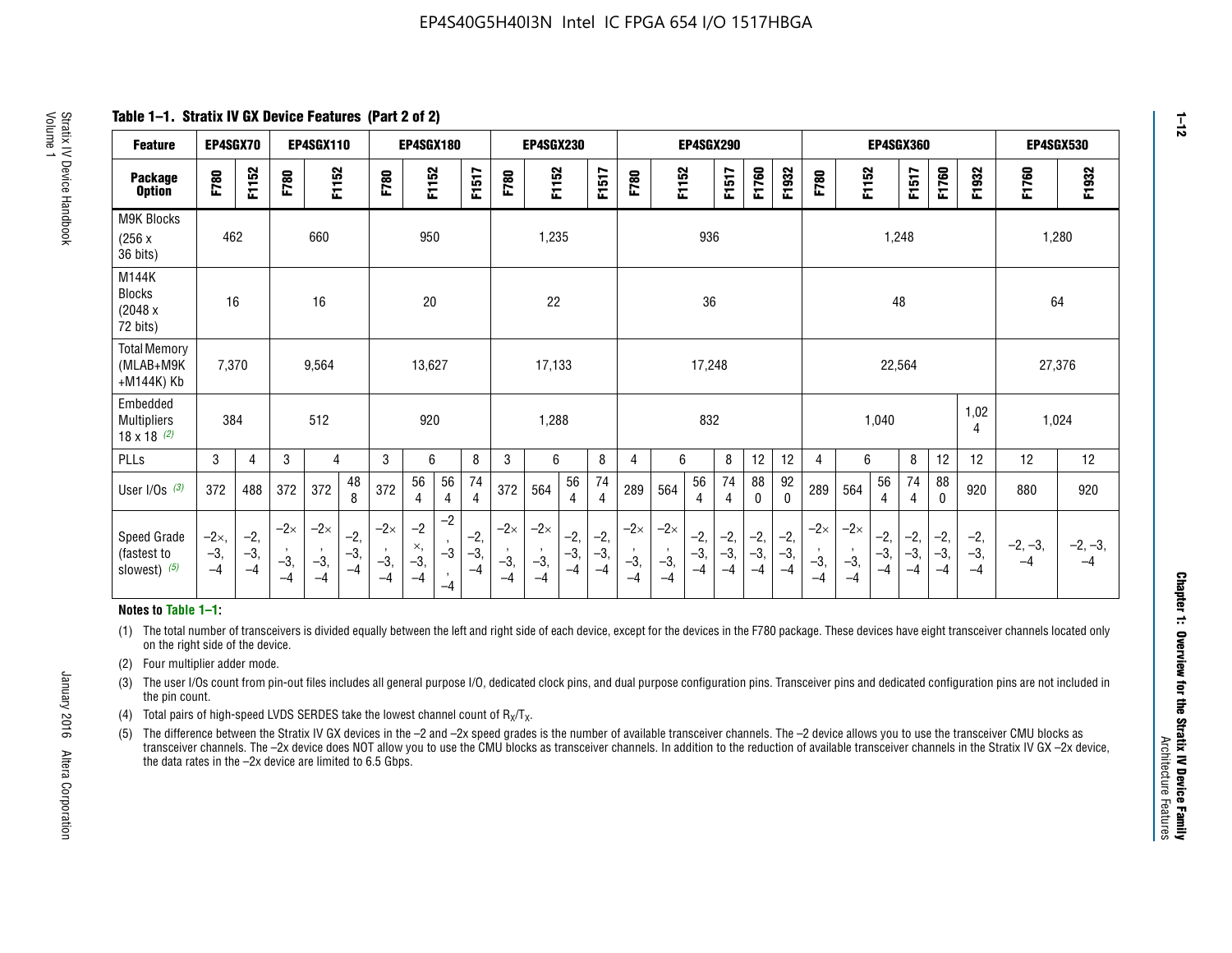Table 1–2 lists the Stratix IV GX device package options.

#### **Table 1–2. Stratix IV GX Device Package Options** *(1)***,** *(2)*

| <b>Device</b> |                  | <b>F780</b><br>(29 mm x 29 mm) $(6)$ | F1152<br>$(35 \, \text{mm} \times 35 \, \text{mm})$<br>(6) |             | <b>F1152</b><br>$(35$ mm x 35 mm) $(5)$ , $(7)$ | F1517<br>(40 mm x 40 mm)<br>$(5)$ $(7)$ | <b>F1760</b><br>$(42.5 \text{ mm} \times 42.5 \text{ mm})$<br>$\boldsymbol{v}$ | F1932<br>$(45 \, \text{mm} \times 45 \, \text{mm})$<br>(7) |
|---------------|------------------|--------------------------------------|------------------------------------------------------------|-------------|-------------------------------------------------|-----------------------------------------|--------------------------------------------------------------------------------|------------------------------------------------------------|
| EP4SGX70      | <b>DF29</b>      |                                      |                                                            | <b>HF35</b> |                                                 |                                         |                                                                                |                                                            |
| EP4SGX110     | <b>DF29</b>      |                                      | FF35                                                       | <b>HF35</b> |                                                 |                                         |                                                                                |                                                            |
| EP4SGX180     | DF <sub>29</sub> |                                      | FF35                                                       |             | <b>HF35</b>                                     | KF40                                    |                                                                                |                                                            |
| EP4SGX230     | DF <sub>29</sub> |                                      | FF35                                                       |             | <b>HF35</b>                                     | KF40                                    |                                                                                |                                                            |
| EP4SGX290     |                  | FH29 $(3)$                           | <b>FF35</b>                                                |             | <b>HF35</b>                                     | KF40                                    | KF43                                                                           | <b>NF45</b>                                                |
| EP4SGX360     |                  | FH29 $(3)$                           | <b>FF35</b>                                                |             | <b>HF35</b>                                     | KF40                                    | KF43                                                                           | <b>NF45</b>                                                |
| EP4SGX530     |                  |                                      |                                                            |             | HH35 (4)                                        | KH40 (4)                                | KF43                                                                           | <b>NF45</b>                                                |

#### **Notes to Table 1–2:**

(1) Device packages in the same column and marked under the same arrow sign have vertical migration capability.

(2) Use the Pin Migration Viewer in the Pin Planner to verify the pin migration compatibility when migrating devices. For more information, refer to *[I/O Management](http://www.altera.com/literature/hb/qts/qts_qii52013.pdf)* in the *Quartus II Handbook, Volume 2*.

(3) The 780-pin EP4SGX290 and EP4SGX360 devices are available only in 33 mm x 33 mm Hybrid flip chip package.

(4) The 1152-pin and 1517-pin EP4SGX530 devices are available only in 42.5 mm x 42.5 mm Hybrid flip chip packages.

(5) When migrating between hybrid and flip chip packages, there is an additional keep-out area. For more information, refer to the *[Package Information Datasheet for Altera Devices](http://www.altera.com/literature/ds/dspkg.pdf)*.

(6) Devices listed in this column are available in –2x, –3, and –4 speed grades. These devices do not have on-package decoupling capacitors.

(7) Devices listed in this column are available in –2, –3, and –4 speed grades. These devices have on-package decoupling capacitors. For more information about on-package decoupling capacitor value in each device, refer to Table 1–3.

 $\mathbb{D}$  On-package decoupling reduces the need for on-board or PCB decoupling capacitors by satisfying the transient current requirements at higher frequencies. The *[Power Delivery Network](http://www.altera.com/literature/ug/pdn_tool_stxiv.zip)* design tool for Stratix IV devices accounts for the on-package decoupling and reflects the reduced requirements for PCB decoupling capacitors.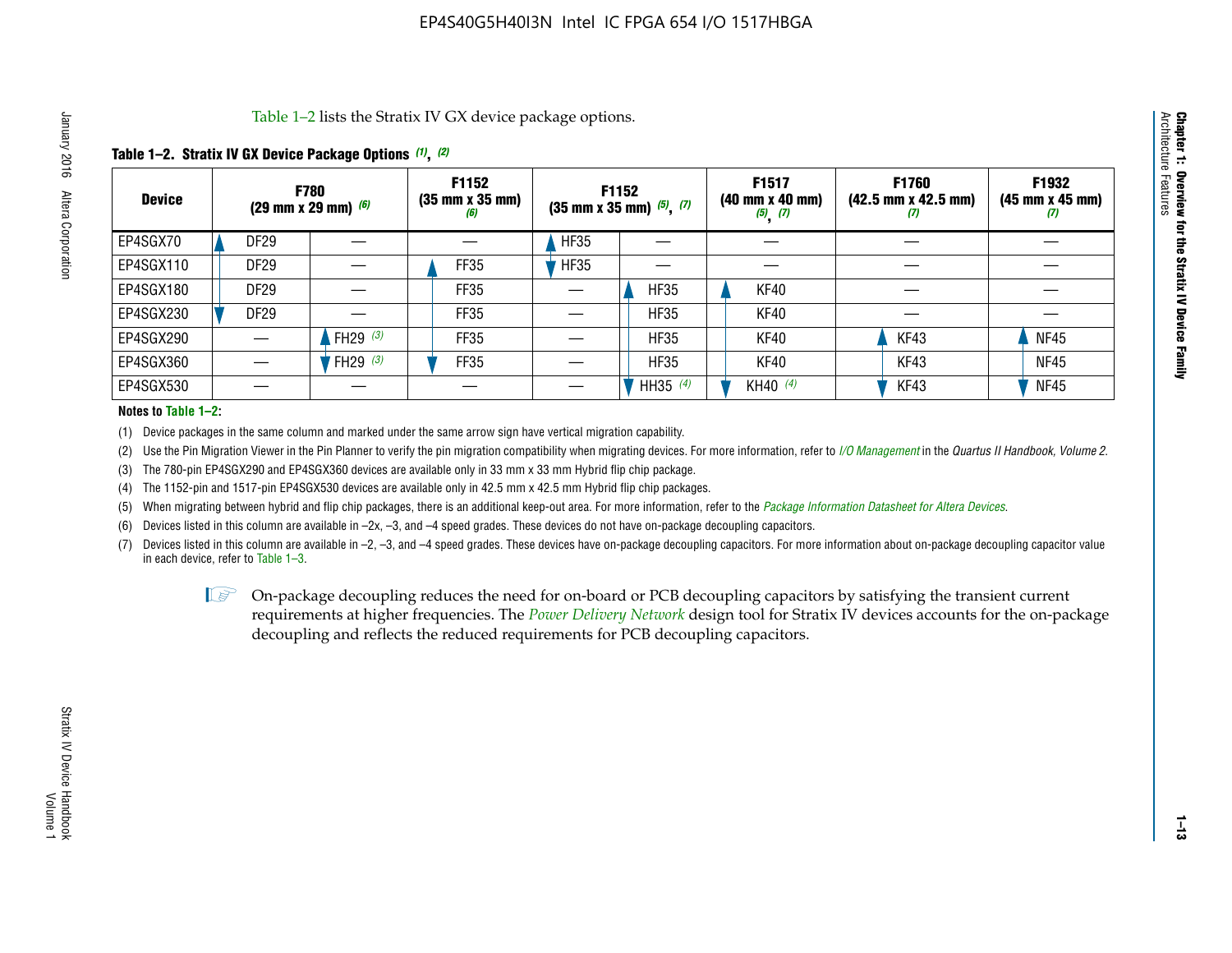| <b>Ordering Information</b> |                     | <b>V<sub>cc</sub></b>               | V <sub>ccio</sub>    | V <sub>CCL GXB</sub>         | V <sub>CCA_L/R</sub> | V <sub>CCT</sub> and V <sub>CCR</sub> (Shared)   |
|-----------------------------|---------------------|-------------------------------------|----------------------|------------------------------|----------------------|--------------------------------------------------|
| EP4SGX70                    | <b>HF35</b>         | $2\times1$ uF + $2\times470$ nF     | 10nF per bank $(2)$  | 100nF per transceiver block  | 100 <sub>n</sub> F   | $1 \times 470$ nF + $1 \times 47$ nF per side    |
| EP4SGX110                   | <b>HF35</b>         | $2\times1$ uF + $2\times470$ nF     | 10nF per bank $(2)$  | 100nF per transceiver block  | 100 <sub>n</sub> F   | $1\times470$ nF + $1\times47$ nF per side        |
| EP4SGX180                   | <b>HF35</b><br>KF40 | $2\times1$ uF + $2\times470$ nF     | 10nF per bank $(2)$  | 100nF per transceiver block  | 100 <sub>n</sub> F   | $1 \times 470$ nF + $1 \times 47$ nF per side    |
| EP4SGX230                   | <b>HF35</b><br>KF40 | $2 \times 1$ uF + $2 \times 470$ nF | 10 nF per bank $(2)$ | 100 nF per transceiver block | 100 nF               | $1 \times 470$ nF + $1 \times 47$ nF<br>per side |
| EP4SGX290                   | <b>HF35</b><br>KF40 |                                     |                      |                              |                      | $1 \times 470$ nF + $1 \times 47$ nF             |
|                             | KF43<br><b>NF45</b> | $4 \times 1$ uF + $4 \times 470$ nF | 10 nF per bank $(2)$ | 100 nF per transceiver block | 100nF                | per side                                         |
|                             | <b>HF35</b><br>KF40 |                                     |                      |                              |                      | $1 \times 470$ nF + $1 \times 47$ nF             |
| EP4SGX360                   | KF43<br><b>NF45</b> | $4 \times 1$ uF + $4 \times 470$ nF | 10 nF per bank $(2)$ | 100 nF per transceiver block | 100 nF               | per side                                         |
|                             | <b>HH35</b>         |                                     |                      |                              |                      |                                                  |
| EP4SGX530                   | <b>KH40</b><br>KF43 | $4 \times 1$ uF + $4 \times 470$ nF | 10 nF per bank $(2)$ | 100 nF per transceiver block | 100 nF               | $1 \times 470$ nF + $1 \times 47$ nF<br>per side |
|                             | <b>NF45</b>         |                                     |                      |                              |                      |                                                  |

**Notes to Table 1–3:**

(1) Table 1-3 refers to production devices on-package decoupling. For more information about decoupling design of engineering sample (ES) devices, contact [Altera Technical Support](http://mysupport.altera.com/eservice/login.asp).

(2) For I/O banks  $3(*)$ ,  $4(*)$ ,  $7(*)$ , and  $8(*)$  only. There is no OPD for I/O bank  $1(*)$ ,  $2(*)$ ,  $5(*)$ , and  $6(*)$ .

**1–14**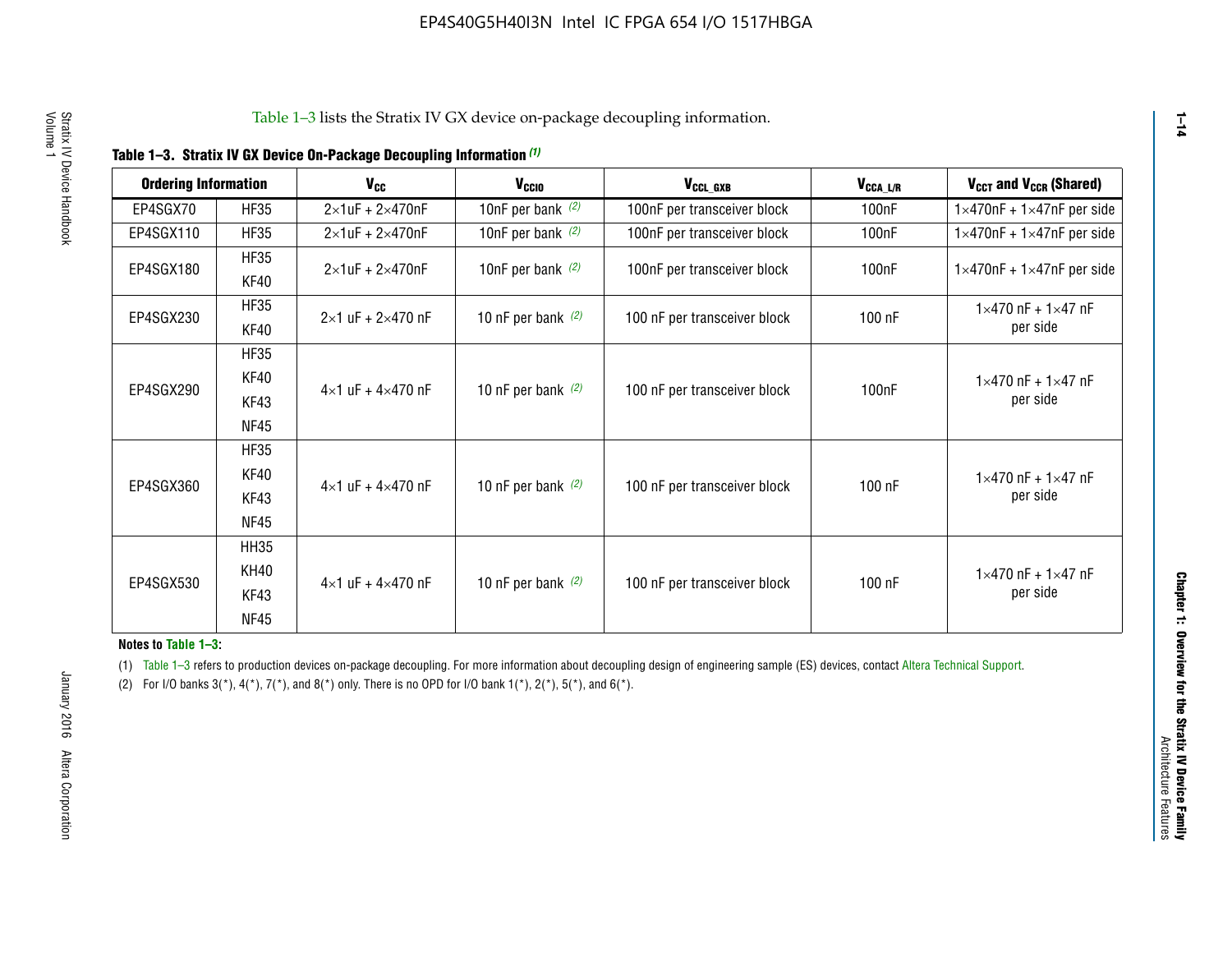#### Table 1–4 lists the Stratix IV E device features.

#### **Table 1–4. Stratix IV E Device Features**

| <b>Feature</b>                                      | <b>EP4SE230</b> |     | <b>EP4SE360</b>                          |              | <b>EP4SE530</b> |              |          | <b>EP4SE820</b> |            |  |
|-----------------------------------------------------|-----------------|-----|------------------------------------------|--------------|-----------------|--------------|----------|-----------------|------------|--|
| Package Pin Count                                   | 780             | 780 | 1152                                     | 1152         | 1517            | 1760         | 1152     | 1517            | 1760       |  |
| ALMs                                                | 91,200          |     | 141,440                                  |              | 212,480         |              | 325,220  |                 |            |  |
| LEs                                                 | 228,000         |     | 353,600                                  |              | 531,200         |              |          | 813,050         |            |  |
| High-Speed LVDS<br>SERDES (up to<br>1.6 Gbps) $(1)$ | 56              | 56  | 88                                       | 88           | 112             | 112          | 88       | 112             | 132        |  |
| SPI-4.2 Links                                       | 3               | 3   | 4                                        | 4            |                 | 6            | 4        | 6               | 6          |  |
| <b>M9K Blocks</b><br>(256 x 36 bits)                | 1,235           |     | 1,248                                    |              | 1,280           |              | 1610     |                 |            |  |
| M144K Blocks<br>(2048 x 72 bits)                    | 22              |     | 48                                       |              | 64              |              | 60       |                 |            |  |
| <b>Total Memory</b><br>$(MLAB+M9K+$<br>M144K) Kb    | 17,133          |     | 22,564                                   |              | 27,376          |              |          | 33,294          |            |  |
| <b>Embedded Multipliers</b><br>$(18 \times 18)$ (2) | 1,288           |     | 1,040                                    |              | 1,024           |              |          | 960             |            |  |
| PLLs                                                | 4               | 4   | 8                                        | 8            | 12              | 12           | 8        | 12              | 12         |  |
| User I/Os $(3)$                                     | 488             | 488 | 744                                      | 744          | 976             | 976          | 744(4)   | 976 (4)         | 1120 $(4)$ |  |
| Speed Grade<br>(fastest to slowest)                 |                 |     | $-2, -3, -4$ $ -2, -3, -4$ $ -2, -3, -4$ | $-2, -3, -4$ | $-2, -3, -4$    | $-2, -3, -4$ | $-3, -4$ | $-3, -4$        | $-3, -4$   |  |

#### **Notes to Table 1–4:**

(1) The user I/O count from the pin-out files include all general purpose I/Os, dedicated clock pins, and dual purpose configuration pins. Transceiver pins and dedicated configuration pins are not included in the pin count.

(2) Four multiplier adder mode.

(3) Total pairs of high-speed LVDS SERDES take the lowest channel count of  $R_X/T_X$ .

(4) This data is preliminary.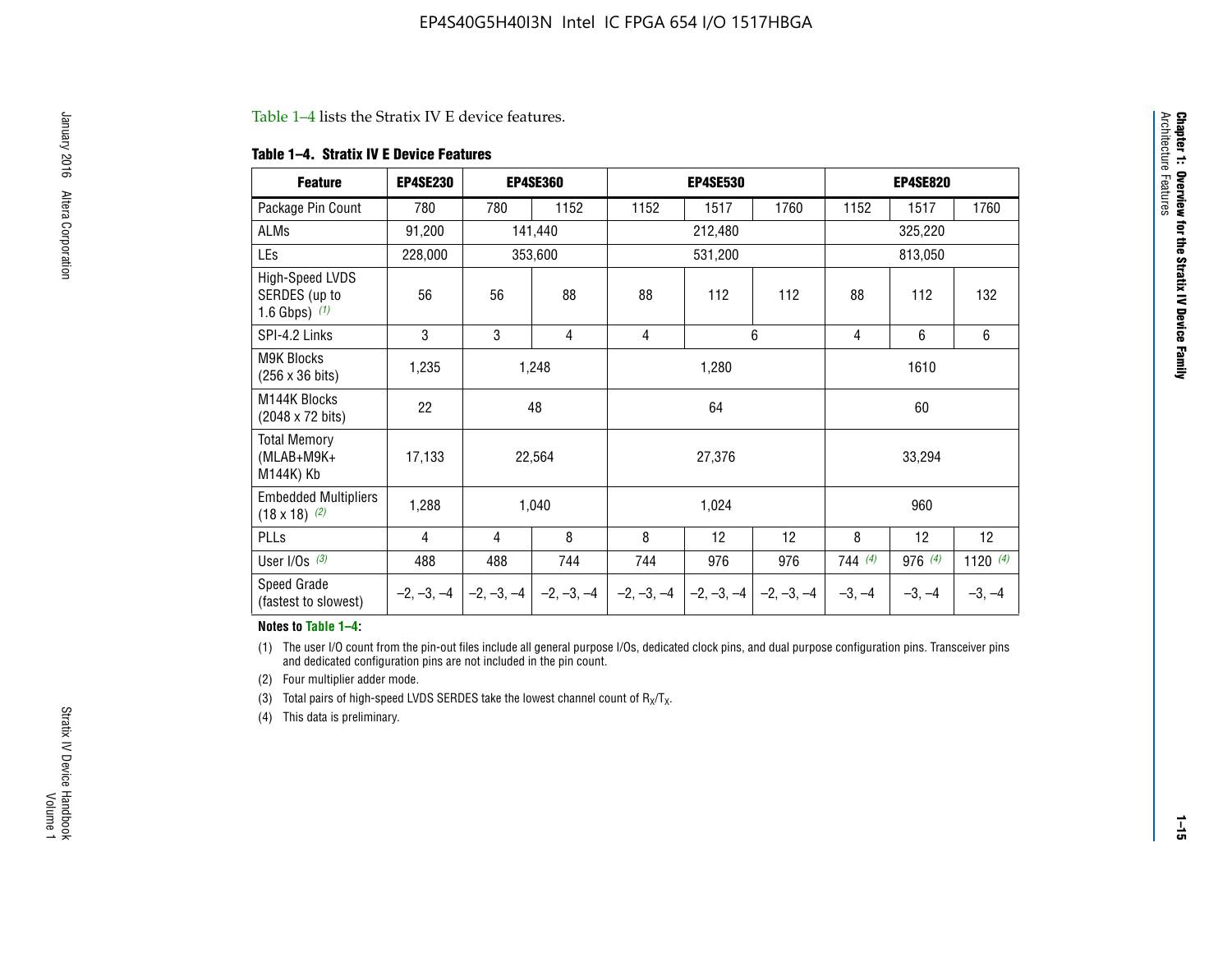Table 1–5 summarizes the Stratix IV E device package options.

| <b>Device</b> | <b>F780</b><br>$(29 \text{ mm} \times 29 \text{ mm})$ $(5)$ , $(6)$ | F1152<br>$(35 \text{ mm} \times 35 \text{ mm})$ $(5)$ $(7)$ | F <sub>1517</sub><br>$(40 \text{ mm} \times 40 \text{ mm})$ (7) | <b>F1760</b><br>$(42.5$ mm x 42.5 mm) $(7)$ |
|---------------|---------------------------------------------------------------------|-------------------------------------------------------------|-----------------------------------------------------------------|---------------------------------------------|
| EP4SE230      | F <sub>29</sub>                                                     |                                                             |                                                                 |                                             |
| EP4SE360      | H29 $(3)$                                                           | F35                                                         |                                                                 |                                             |
| EP4SE530      |                                                                     | H35 $(4)$                                                   | H40 $(4)$                                                       | F43                                         |
| EP4SE820      |                                                                     | H35 $(4)$                                                   | H40 $(4)$                                                       | F43                                         |

**Table 1–5. Stratix IV E Device Package Options** *(1)***,** *(2)*

#### **Notes to Table 1–5:**

(1) Device packages in the same column and marked under the same arrow sign have vertical migration capability.

(2) Use the Pin Migration Viewer in the Pin Planner to verify the pin migration compatibility when migrating devices. For more information, refer to *[I/O Management](http://www.altera.com/literature/hb/qts/qts_qii52013.pdf)* in the *Quartus II Handbook, Volume 2*.

(3) The 780-pin EP4SE360 device is available only in the 33 mm x 33 mm Hybrid flip chip package.

(4) The 1152-pin and 1517-pin for EP4SE530 and EP4SE820 devices are available only in the 42.5 mm x 42.5 mm Hybrid flip chip package.

(5) When migrating between hybrid and flip chip packages, there is an additional keep-out area. For more information, refer to the *[Package](http://www.altera.com/literature/ds/dspkg.pdf)  [Information Datasheet for Altera Devices](http://www.altera.com/literature/ds/dspkg.pdf)*.

(6) Devices listed in this column do not have on-package decoupling capacitors.

(7) Devices listed in this column have on-package decoupling capacitors. For more information about on-package decoupling capacitor value for each device, refer to Table 1–6.

Table 1–6 lists the Stratix IV E on-package decoupling information.

| Table 1–6. Stratix IV E Device On-Package Decoupling Information (1) |  |  |  |  |  |
|----------------------------------------------------------------------|--|--|--|--|--|
|----------------------------------------------------------------------|--|--|--|--|--|

|          | <b>Ordering Information</b> | V <sub>cc</sub>                     | <b>V<sub>CCIO</sub></b> |
|----------|-----------------------------|-------------------------------------|-------------------------|
| EP4SE360 | F35                         | $4 \times 1$ uF + $4 \times 470$ nF | 10 nF per bank          |
|          | H <sub>35</sub>             |                                     |                         |
| EP4SE530 | H40                         | $4 \times 1$ uF + $4 \times 470$ nF | 10 nF per bank          |
|          | F43                         |                                     |                         |
|          | H <sub>35</sub>             |                                     |                         |
| EP4SE820 | H40                         | $4 \times 1$ uF + $4 \times 470$ nF | 10 nF per bank          |
|          | F43                         |                                     |                         |

**Note to Table 1–6:**

(1) Table 1–6 refers to production devices on-package decoupling. For more information about decoupling design of engineering sample (ES) devices, contact [Altera Technical Support](http://mysupport.altera.com/eservice/login.asp).

Table 1–7 lists the Stratix IV GT device features.

| <b>Feature</b>                       | <b>EP4S40G2</b> | <b>EP4S40G5</b> | <b>EP4S100G2</b> | <b>EP4S100G3</b> | <b>EP4S100G4</b> | <b>EP4S100G5</b> |         |
|--------------------------------------|-----------------|-----------------|------------------|------------------|------------------|------------------|---------|
| Package Pin Count                    | 1517            | 1517            | 1517             | 1932             | 1932             | 1517             | 1932    |
| <b>ALMs</b>                          | 91,200          | 212,480         | 91,200           | 116,480          | 141,440          | 212.480          |         |
| LEs                                  | 228,000         | 531,200         | 228,000          | 291,200          | 353,600          |                  | 531,200 |
| <b>Total Transceiver</b><br>Channels | 36              | 36              | 36               | 48               | 48               | 36               | 48      |

**Table 1–7. Stratix IV GT Device Features (Part 1 of 2)**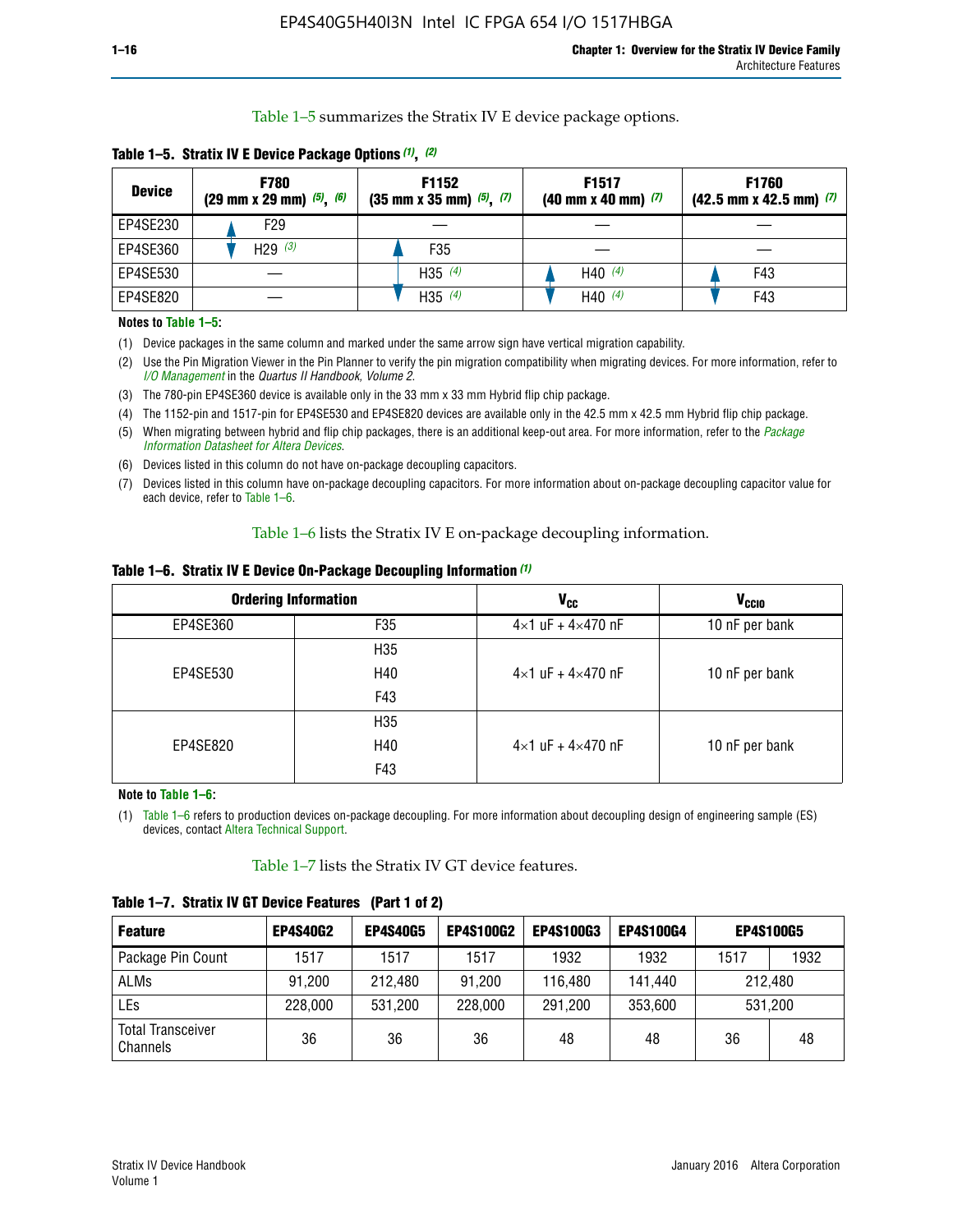#### **Table 1–7. Stratix IV GT Device Features (Part 2 of 2)**

| <b>Feature</b>                                                              | <b>EP4S40G2</b> | <b>EP4S40G5</b> | <b>EP4S100G2</b> | <b>EP4S100G3</b> | <b>EP4S100G4</b> |                | <b>EP4S100G5</b>          |
|-----------------------------------------------------------------------------|-----------------|-----------------|------------------|------------------|------------------|----------------|---------------------------|
| 10G Transceiver<br>Channels<br>(600 Mbps - 11.3 Gbps<br>with PMA + PCS)     | 12              | 12              | 24               | 24               | 24               | 24             | 32                        |
| 8G Transceiver<br>Channels<br>(600 Mbps - 8.5 Gbps<br>with PMA + PCS) $(1)$ | 12              | 12              | $\pmb{0}$        | 8                | 8                | $\mathbf 0$    | 0                         |
| PMA-only CMU<br>Channels<br>(600 Mbps- 6.5 Gbps)                            | 12              | 12              | 12               | 16               | 16               | 12             | 16                        |
| PCIe hard IP Blocks                                                         | $\overline{2}$  | $\overline{2}$  | $\overline{2}$   | $\overline{4}$   | $\overline{4}$   | $\overline{2}$ | $\overline{4}$            |
| <b>High-Speed LVDS</b><br><b>SERDES</b><br>(up to 1.6 Gbps) $(2)$           | 46              | 46              | 46               | 47               | 47               | 46             | 47                        |
| SP1-4.2 Links                                                               | $\overline{2}$  | $\overline{2}$  | $\overline{2}$   | $\overline{2}$   | $\overline{2}$   | $\overline{2}$ | $\overline{2}$            |
| <b>M9K Blocks</b><br>(256 x 36 bits)                                        | 1,235           | 1,280           | 1,235            | 936              | 1,248            |                | 1,280                     |
| M144K Blocks<br>(2048 x 72 bits)                                            | 22              | 64              | 22               | 36               | 48               |                | 64                        |
| Total Memory (MLAB +<br>M9K + M144K) Kb                                     | 17,133          | 27,376          | 17,133           | 17,248           | 22,564           |                | 27,376                    |
| <b>Embedded Multipliers</b><br>$18 \times 18^{(3)}$                         | 1,288           | 1,024           | 1,288            | 832              | 1,024            |                | 1,024                     |
| PLLs                                                                        | 8               | 8               | 8                | 12               | 12               | 8              | 12                        |
| User I/Os $(4)$ , $(5)$                                                     | 654             | 654             | 654              | 781              | 781              | 654            | 781                       |
| Speed Grade<br>(fastest to slowest)                                         | $-1, -2, -3$    | $-1, -2, -3$    | $-1, -2, -3$     | $-1, -2, -3$     | $-1, -2, -3$     |                | $-1, -2, -3$ $-1, -2, -3$ |

**Notes to Table 1–7:**

(1) You can configure all 10G transceiver channels as 8G transceiver channels. For example, the EP4S40G2F40 device has twenty-four 8G transceiver channels and the EP4S100G5F45 device has thirty-two 8G transceiver channels.

(2) Total pairs of high-speed LVDS SERDES take the lowest channel count of  $R_X/T_X$ .

(3) Four multiplier adder mode.

(4) The user I/O count from the pin-out files include all general purpose I/Os, dedicated clock pins, and dual purpose configuration pins. Transceiver pins and dedicated configuration pins are not included in the pin count.

(5) This data is preliminary.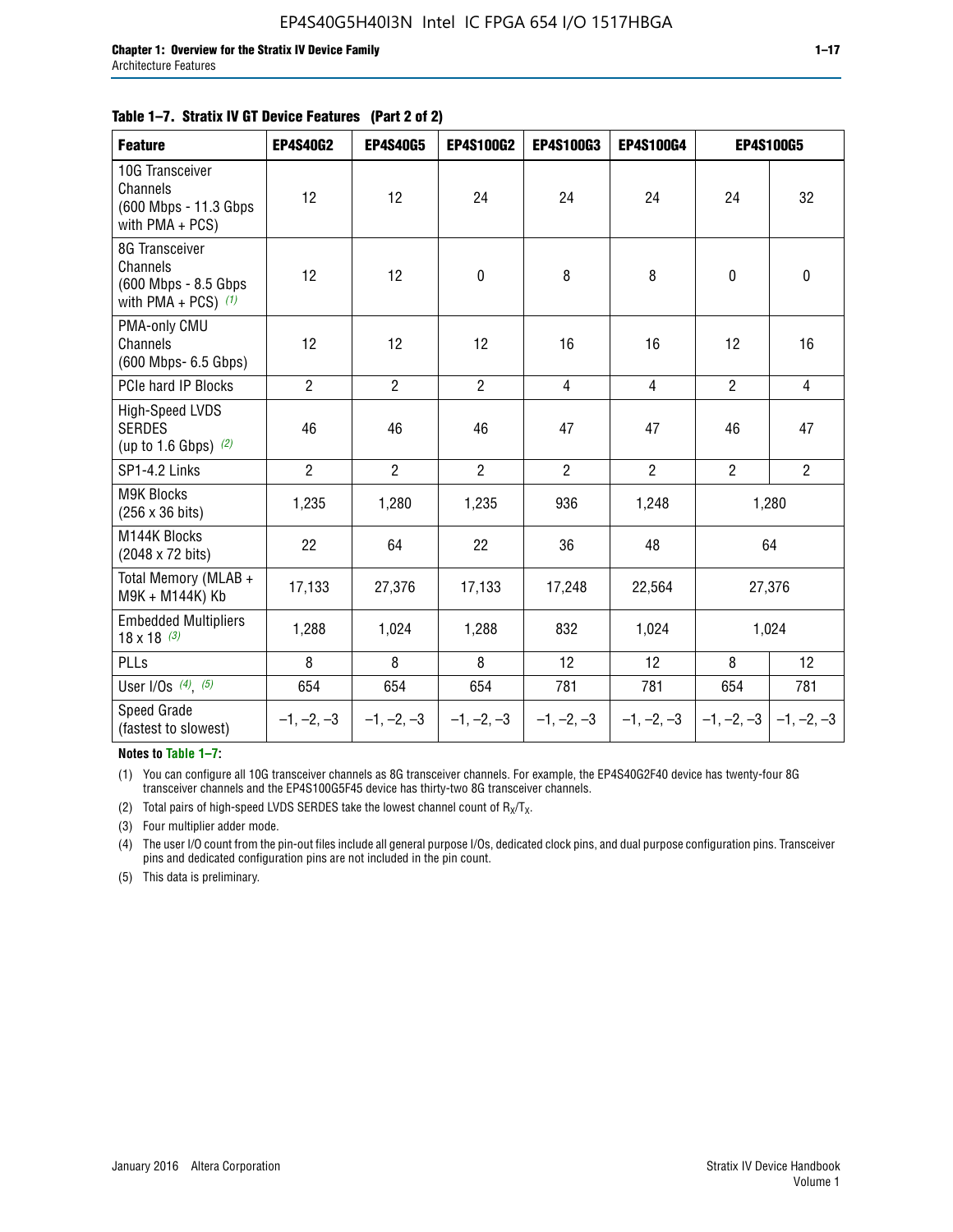Table 1–8 lists the resource counts for the Stratix IV GT devices.

| <b>Device</b>                      | <b>1517 Pin</b><br><b>1932 Pin</b><br>$(40 \text{ mm} \times 40 \text{ mm})$ $(3)$<br>(45 mm x 45 mm) |     |  |
|------------------------------------|-------------------------------------------------------------------------------------------------------|-----|--|
| <b>Stratix IV GT 40 G Devices</b>  |                                                                                                       |     |  |
| EP4S40G2                           | F40                                                                                                   |     |  |
| EP4S40G5                           | H40 $(4)$ , $(5)$                                                                                     |     |  |
| <b>Stratix IV GT 100 G Devices</b> |                                                                                                       |     |  |
| EP4S100G2                          | F40                                                                                                   |     |  |
| EP4S100G3                          |                                                                                                       | F45 |  |
| EP4S100G4                          |                                                                                                       | F45 |  |
| EP4S100G5                          | (5)<br>$(4)$ ,<br>H40                                                                                 | F45 |  |

#### **Notes to Table 1–8:**

(1) This table represents pin compatability; however, it does not include hard IP block placement compatability.

- (2) Devices under the same arrow sign have vertical migration capability.
- (3) When migrating between hybrid and flip chip packages, there is an additional keep-out area. For more information, refer to the *[Altera Device Package Information Data Sheet](http://www.altera.com/literature/ds/dspkg.pdf)*.
- (4) EP4S40G5 and EP4S100G5 devices with 1517 pin-count are only available in 42.5-mm x 42.5-mm Hybrid flip chip packages.
- (5) If you are using the hard IP block, migration is not possible.

Table 1–9 lists the Stratix IV GT on-package decoupling information.

**Table 1–9. Stratix IV GT Device On-Package Decoupling Information** *(1)*

| <b>Ordering</b><br><b>Information</b> | Vcc                                 | <b>V<sub>CCIO</sub></b> | V <sub>CCL GXB</sub>            | V <sub>CCA L/R</sub> | V <sub>CCT L/R</sub> | V <sub>CCR_L/R</sub> |
|---------------------------------------|-------------------------------------|-------------------------|---------------------------------|----------------------|----------------------|----------------------|
| EP4S40G2F40                           | $2 \times 1$ uF + $2 \times 470$ nF | 10 nF per bank $(2)$    | 100 nF per<br>transceiver block | $100$ nF             | $100$ nF             | $100$ nF             |
| EP4S100G2F40                          |                                     |                         |                                 |                      |                      |                      |
| EP4S100G3F45                          |                                     | 10 nF per bank $(2)$    | 100 nF per<br>transceiver block | $100$ nF             | $100$ nF             | $100$ nF             |
| EP4S100G4F45                          |                                     |                         |                                 |                      |                      |                      |
| EP4S40G5H40                           | $4\times1$ uF + $4\times470$ nF     |                         |                                 |                      |                      |                      |
| EP4S100G5H40                          |                                     |                         |                                 |                      |                      |                      |
| EP4S100G5F45                          |                                     |                         |                                 |                      |                      |                      |

**Notes to Table 1–9:**

(1) Table 1–9 refers to production devices on-package decoupling. For more information about decoupling design of engineering sample (ES) devices, contact [Altera Technical Support](http://mysupport.altera.com/eservice/login.asp).

(2) For I/O banks  $3(*)$ ,  $4(*)$ ,  $7(*)$ , and  $8(*)$  only. There is no OPD for I/O bank  $1(*)$ ,  $2(*)$ ,  $5(*)$ , and  $6(*)$ .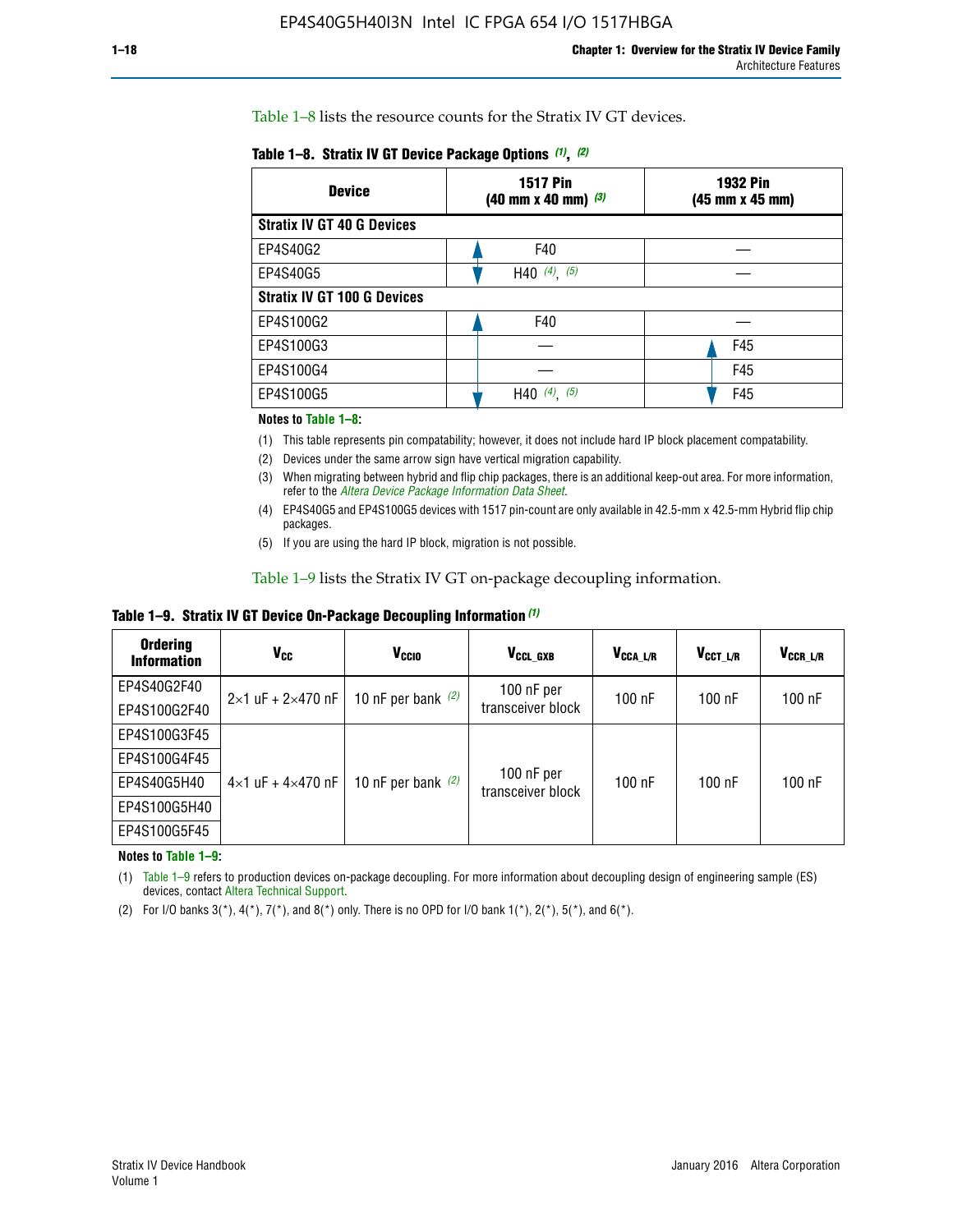# **Integrated Software Platform**

The Quartus II software provides an integrated environment for HDL and schematic design entry, compilation and logic synthesis, full simulation and advanced timing analysis, SignalTap II Logic Analyzer, and device configuration of Stratix IV designs. The Quartus II software provides the MegaWizard<sup> $M$ </sup> Plug-In Manager user interface to generate different functional blocks, such as memory, PLL, and digital signal processing logic. For transceivers, the Quartus II software provides the ALTGX MegaWizard Plug-In Manager interface that guides you through configuration of the transceiver based on your application requirements.

The Stratix IV GX and GT transceivers allow you to implement low-power and reliable high-speed serial interface applications with its fully reconfigurable hardware, optimal signal integrity, and integrated Quartus II software platform.

For more information about the QuarJanuary2016tus II software features, refer to the *[Quartus II Handbook](http://www.altera.com/literature/lit-qts.jsp)*.

# **Ordering Information**

This section describes the Stratix IV E, GT, and GX devices ordering information. Figure 1–4 shows the ordering codes for Stratix IV GX and E devices.



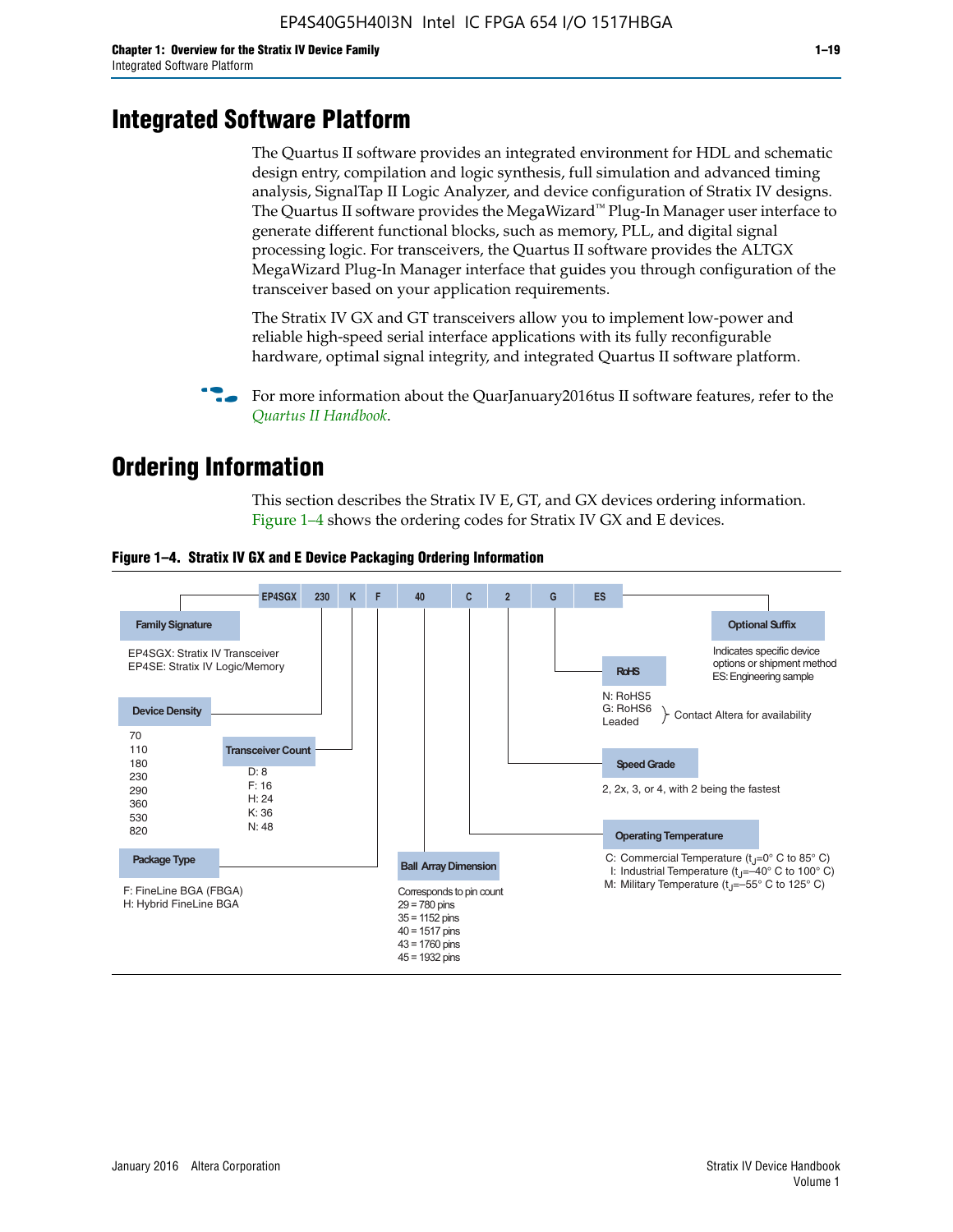Figure 1–5 shows the ordering codes for Stratix IV GT devices.





# **Document Revision History**

Table 1–10 lists the revision history for this chapter.

| Table 1–10. Document Revision History (Part 1 of 2) |  |  |  |  |  |
|-----------------------------------------------------|--|--|--|--|--|
|-----------------------------------------------------|--|--|--|--|--|

| <b>Date</b>       | Version | <b>Changes</b>                                         |
|-------------------|---------|--------------------------------------------------------|
| January 2016      | 3.5     | <b>Updated Figure 1–4 with new RoHS information</b>    |
| September 2012    | 3.4     | ■ Updated Table 1–1 to close FB $#30986$ .             |
|                   |         | Updated Table 1–2 and Table 1–5 to close FB $#31127$ . |
| June 2011         | 3.3     | Added military temperature to Figure 1–4.              |
| February 2011     | 3.2     | ■ Updated Table 1–7 and Table 1–8.                     |
|                   |         | $\blacksquare$ Applied new template.                   |
|                   |         | Minor text edits.                                      |
|                   |         | <b>Updated Table 1–1, Table 1–2, and Table 1–7.</b>    |
| <b>March 2010</b> | 3.1     | ■ Updated Figure $1-3$ .                               |
|                   |         | ■ Updated the "Stratix IV GT Devices" section.         |
|                   |         | Added two new references to the Introduction section.  |
|                   |         | Minor text edits.                                      |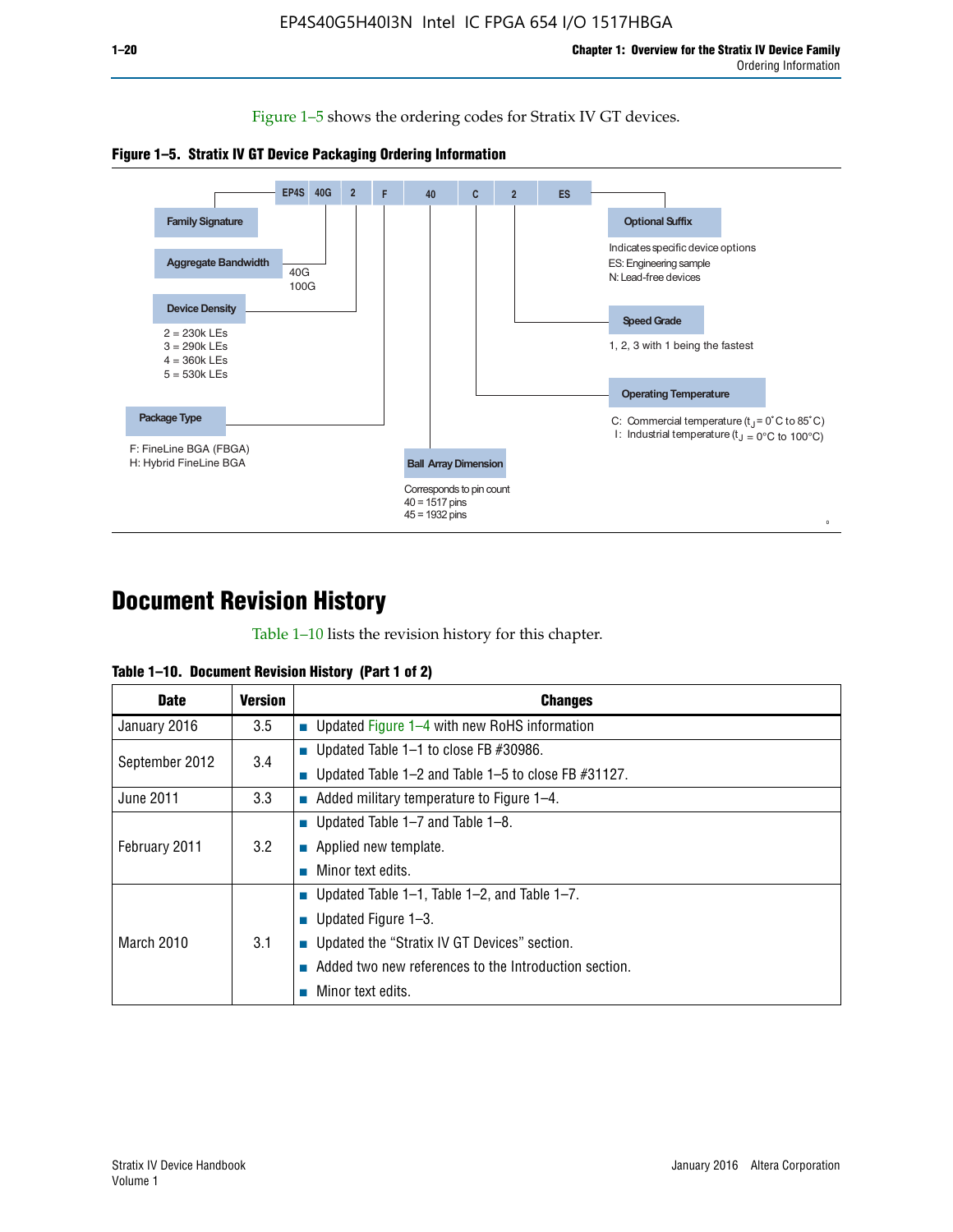Г

| <b>Date</b>      | <b>Version</b> | <b>Changes</b>                                                                                                                                                                                                                                                                    |  |  |
|------------------|----------------|-----------------------------------------------------------------------------------------------------------------------------------------------------------------------------------------------------------------------------------------------------------------------------------|--|--|
|                  |                | ■ Updated the "Stratix IV Device Family Overview", "Feature Summary", "Stratix IV GT<br>Devices", "High-Speed Transceiver Features", "FPGA Fabric and I/O Features", "Highest<br>Aggregate Data Bandwidth", "System Integration", and "Integrated Software Platform"<br>sections. |  |  |
| November 2009    | 3.0            | Added Table 1-3, Table 1-6, and Table 1-9.                                                                                                                                                                                                                                        |  |  |
|                  |                | <b>Updated Table 1–1, Table 1–2, Table 1–4, Table 1–5, Table 1–7, and Table 1–8.</b>                                                                                                                                                                                              |  |  |
|                  |                | ■ Updated Figure 1–3, Figure 1–4, and Figure 1–5.                                                                                                                                                                                                                                 |  |  |
|                  |                | ■ Minor text edits.                                                                                                                                                                                                                                                               |  |  |
| <b>June 2009</b> | 2.4            | $\blacksquare$ Updated Table 1-1.                                                                                                                                                                                                                                                 |  |  |
|                  |                | ■ Minor text edits.                                                                                                                                                                                                                                                               |  |  |
|                  |                | Added Table 1–5, Table 1–6, and Figure 1–3.                                                                                                                                                                                                                                       |  |  |
|                  |                | <b>Updated Figure 1–5.</b>                                                                                                                                                                                                                                                        |  |  |
| April 2009       | 2.3            | ■ Updated Table 1–1, Table 1–2, Table 1–3, and Table 1–4.                                                                                                                                                                                                                         |  |  |
|                  |                | ■ Updated "Introduction", "Feature Summary", "Stratix IV GX Devices", "Stratix IV GT<br>Devices", "Architecture Features", and "FPGA Fabric and I/O Features"                                                                                                                     |  |  |
|                  | 2.2            | ■ Updated "Feature Summary", "Stratix IV GX Devices", "Stratix IV E Device", "Stratix IV<br>GT Devices", "Signal Integrity"                                                                                                                                                       |  |  |
| March 2009       |                | Removed Tables 1-5 and 1-6                                                                                                                                                                                                                                                        |  |  |
|                  |                | $\blacksquare$ Updated Figure 1-4                                                                                                                                                                                                                                                 |  |  |
|                  |                | ■ Updated "Introduction", "Feature Summary", "Stratix IV Device Diagnostic Features",<br>"Signal Integrity", "Clock Networks", "High-Speed Differential I/O with DPA and Soft-<br>CDR", "System Integration", and "Ordering Information" sections.                                |  |  |
|                  |                | Added "Stratix IV GT 100G Devices" and "Stratix IV GT 100G Transceiver Bandwidth"<br>sections.                                                                                                                                                                                    |  |  |
| March 2009       | 2.1            | <b>Updated Table 1–1, Table 1–2, Table 1–3, and Table 1–4.</b>                                                                                                                                                                                                                    |  |  |
|                  |                | $\blacksquare$ Added Table 1-5 and Table 1-6.                                                                                                                                                                                                                                     |  |  |
|                  |                | ■ Updated Figure 1–3 and Figure 1–4.                                                                                                                                                                                                                                              |  |  |
|                  |                | $\blacksquare$ Added Figure 1-5.                                                                                                                                                                                                                                                  |  |  |
|                  |                | Removed "Referenced Documents" section.                                                                                                                                                                                                                                           |  |  |
|                  |                | ■ Updated "Feature Summary" on page 1-1.                                                                                                                                                                                                                                          |  |  |
| November 2008    |                | <b>Updated "Stratix IV Device Diagnostic Features" on page 1–7.</b>                                                                                                                                                                                                               |  |  |
|                  |                | ■ Updated "FPGA Fabric and I/O Features" on page 1-8.                                                                                                                                                                                                                             |  |  |
|                  | 2.0            | Updated Table 1-1.                                                                                                                                                                                                                                                                |  |  |
|                  |                | Updated Table 1-2.<br>П                                                                                                                                                                                                                                                           |  |  |
|                  |                | ■ Updated "Table 1–5 shows the total number of transceivers available in the Stratix IV GT<br>Device." on page 1-15.                                                                                                                                                              |  |  |
| <b>July 2008</b> | 1.1            | Revised "Introduction".                                                                                                                                                                                                                                                           |  |  |
| May 2008         | 1.0            | Initial release.                                                                                                                                                                                                                                                                  |  |  |